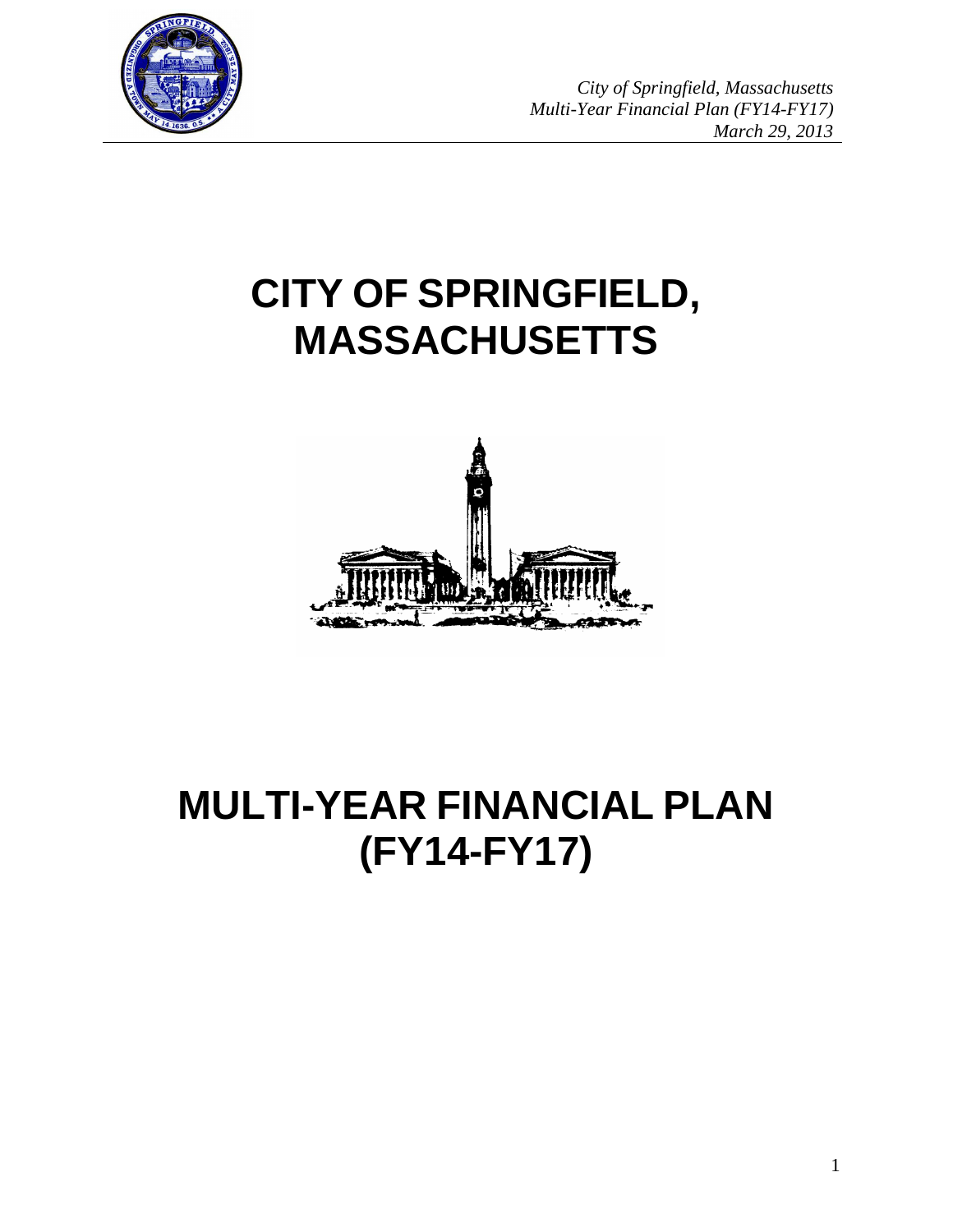

# **TABLE OF CONTENTS**

Appendices

- Reserve Funds
- Long-Term Liabilities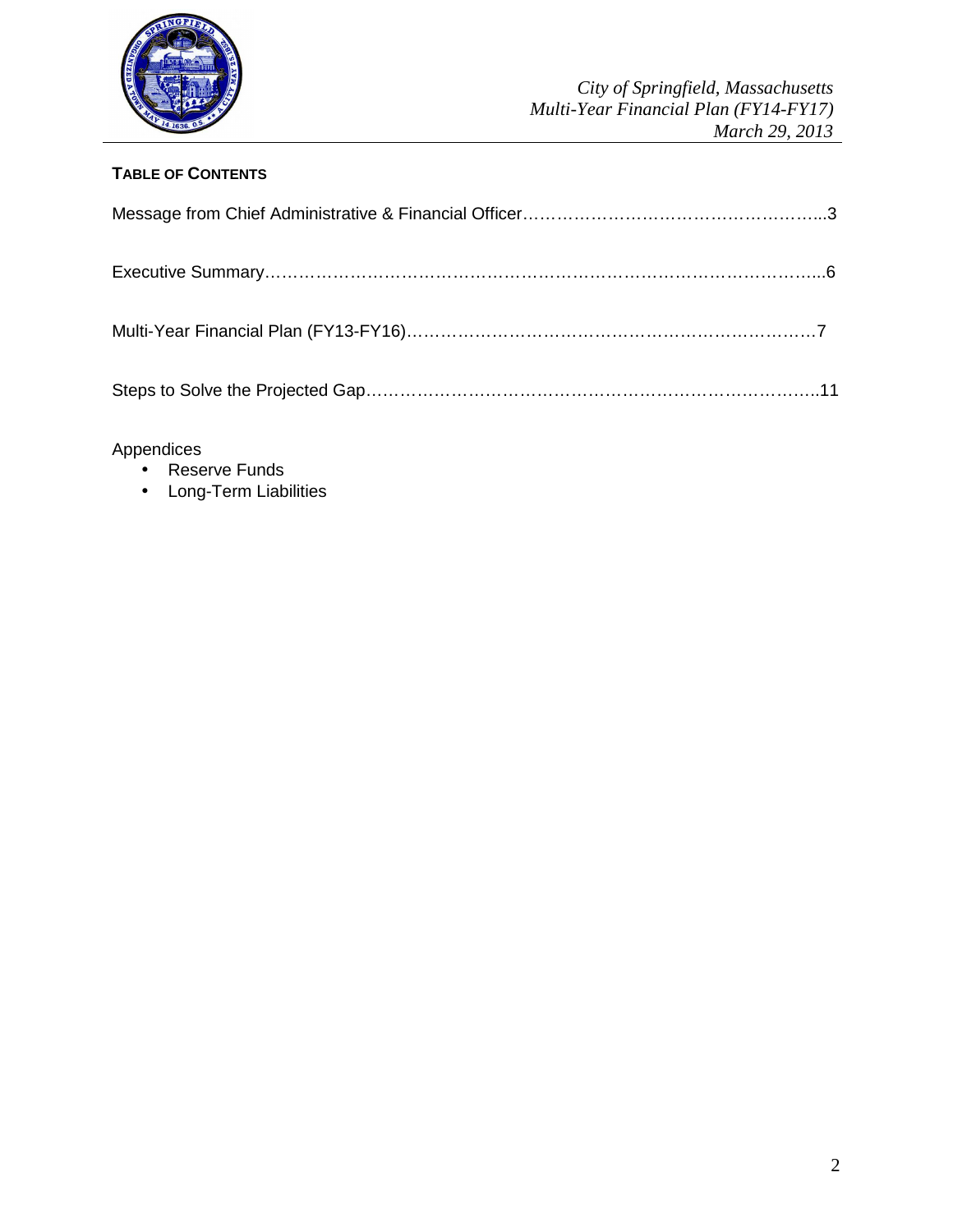

#### **MESSAGE FROM THE ACTING CHIEF ADMINISTRATIVE AND FINANCIAL OFFICER TIMOTHY J. PLANTE**

Mayor Sarno, City Councilors and Springfield Residents and Businesses:

Developing the annual budget for the City of Springfield is the most important task of the City as it sets priorities, addresses the needs of our residents and businesses and allocates limited resources to provide services in the most efficient way possible. I am happy to report that we as a City have not only taken ownership and accountability for our finances but also pride in the fact that during this great recession we have maintained vital services, financially weather natural and man-made disasters and continue to maintain our commitment to our financial policies.

As we plan ahead for the coming budget cycle, it is important to understand how the decisions we made as a City today will effect tomorrow. It is also critical to set guiding principles to keep the budget development task focused. For me these include:

- $\checkmark$  Providing core services to residents, businesses and visitors which will require an evaluation of everything that we do to determine our focus and to be leaders in the services we can afford to provide.
- $\checkmark$  Preserving and maintaining our assets while also making strategic investments in economic development which will strengthen our City's tax base and in turn the services that we are able to provide.
- $\checkmark$  Treating the workforce fairly which will require honest conversations with employee unions and weighing the cost/benefit of providing salary increases and maintaining benefits at current levels.
- $\checkmark$  Continued implementation of our financial policies which requires us to maintain reserves, reduce our structural deficit and maximize revenue collections where ever possible.

Statement of these guiding principles is important as a reminder as we navigate through this process and will be reflected upon as tough decisions are made. We face many challenges which in include maintaining our bond rating by ensuring that fiscal integrity is maintained, dealing with the challenges that all urban centers face and the demands that puts on City resources, and funding core services when our levy ceiling prevents the City from raising revenues.

#### **Fiscal Challenges**

Meeting the demands that the City faces is proving to be a difficult task when accounting for facts such as the \$1 billion decline in values that has brought Springfield against its levy ceiling, long-term scheduled liabilities such as Pensions, Other Post-Employment Benefits (OPEB) and infrastructure needs and no increases in our State Aid after a 30% reduction since FY08. All of these factors compress the availability of funds for other core services that residents tend to more easily see and feel. However meeting our financial obligations and maintaining a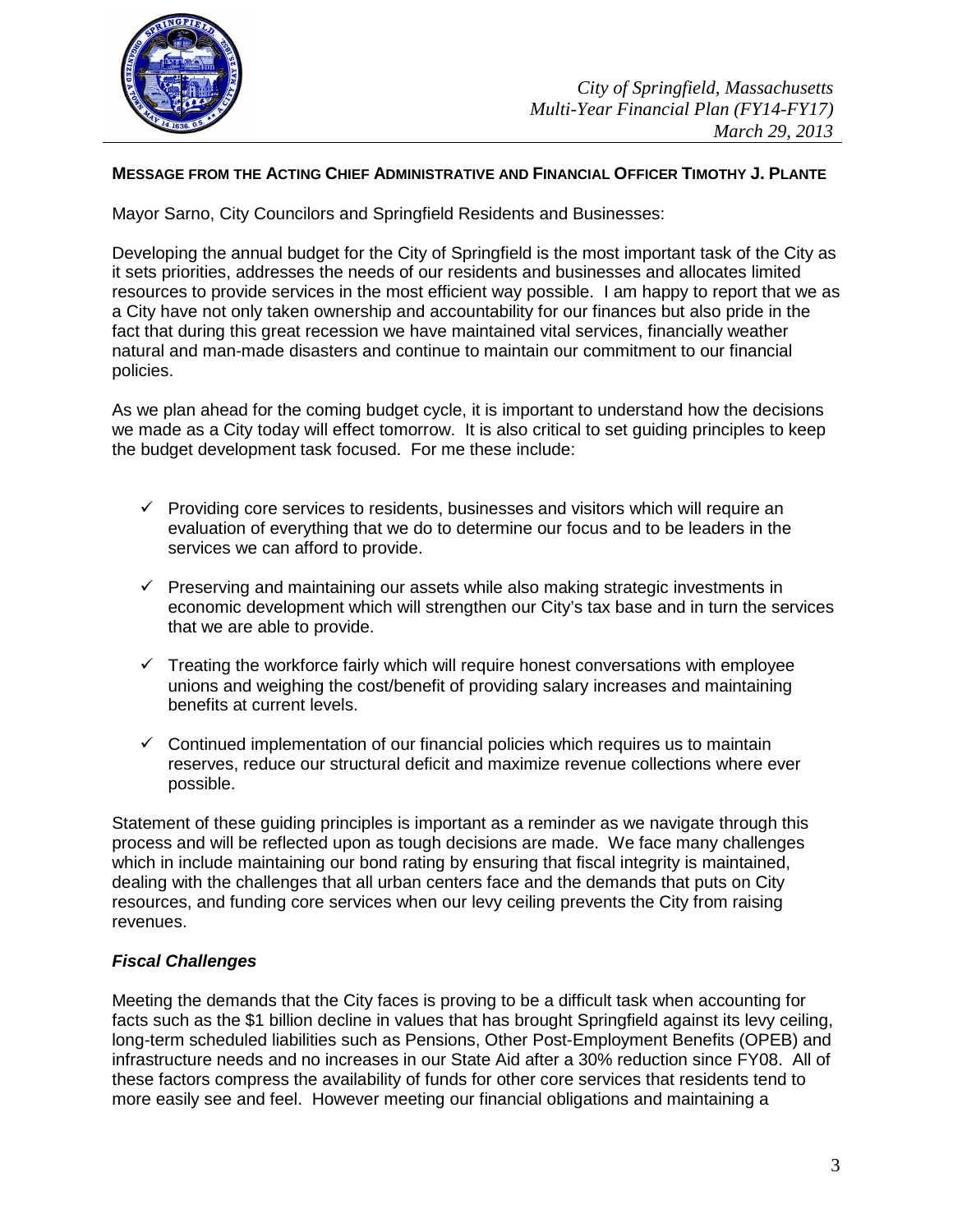

balanced budget must be treated equally as important as providing core services such as police and fire.

The City's property values have experienced over \$1 billion in decline since FY08 which has not fully stabilized. Because of this significant decline, the City's levy ceiling has been significantly constrained. As such, growth to the levy, even the annual 2.5% or the benefit of economic development known as "new growth" has not been able to be captured. Springfield is the only community in the Commonwealth that, to date is having this experience, however other communities are close and will soon face the same issues. Without being able to grown local revenues and without increases in State Aid, non-discretionary costs are crowding out all other budgetary needs and impacting the City's ability to provide core services.

Setting the improvement of our Schools as a priority will ensure overall economic success of our City. The State has made investments in C.70 throughout the current Administration which in turn have been used to make our system stronger. It should be noted however, that these investments have not been equal on the City-side of local government therefore maintaining non-School programs and services at current levels is impossible. The success of our Schools requires City service support and as funding for such things as Police, Fire, and DPW deteriorates, those investments made in our Schools will be for nothing. We must consider funding for our City, not just schools and not just other City departments, to ensure we succeed.

The City must also account for long-term liabilities including funding the City's unfunded pension and Other Post-Employment Benefits, debt service and addressing the needs of our infrastructure as outlined in our Capital Improvement Plan.

- Pensions The City's pension system, funded at a 29% ratio is the lowest funded ratio in the State and continues to make up for FY08 market losses. The annual contribution for the entire City is over \$40 million which must be paid before any other costs as a nondiscretionary expense.
- OPEB In addition to our pension liability, the City recently updated its OPEB valuation learning that the liability is over \$1 billion. To date, funding options have been evaluated however it is difficult to consider adding an appropriation to address this liability in light of the other fiscal constraints that the City is experiencing.
- Capital Improvement Plan Consideration must also be given to the City's long-term liability for capital costs as described in our \$500 million capital plan which identifies the entire infrastructure and equipment needs of the City. Without investments in capital, our City's infrastructure will deteriorate and equipment will become outdated. Continuing to address these liabilities whether on a schedule as the pension and debt service liabilities are or when funds are available as the CIP liabilities have more recently been addressed is just as important as maintaining core programs and services.

It is important to all of us that we do all that is necessary to ensure that tax payer dollars are being spent in the most efficient, effective and legal manner and I take my role in this very seriously. This plan is meant to provide an honest outlook of the City's finances and the struggles we are facing. It is also meant to share the ideas being considered to help us achieve our guiding principles within the limited resources available to us.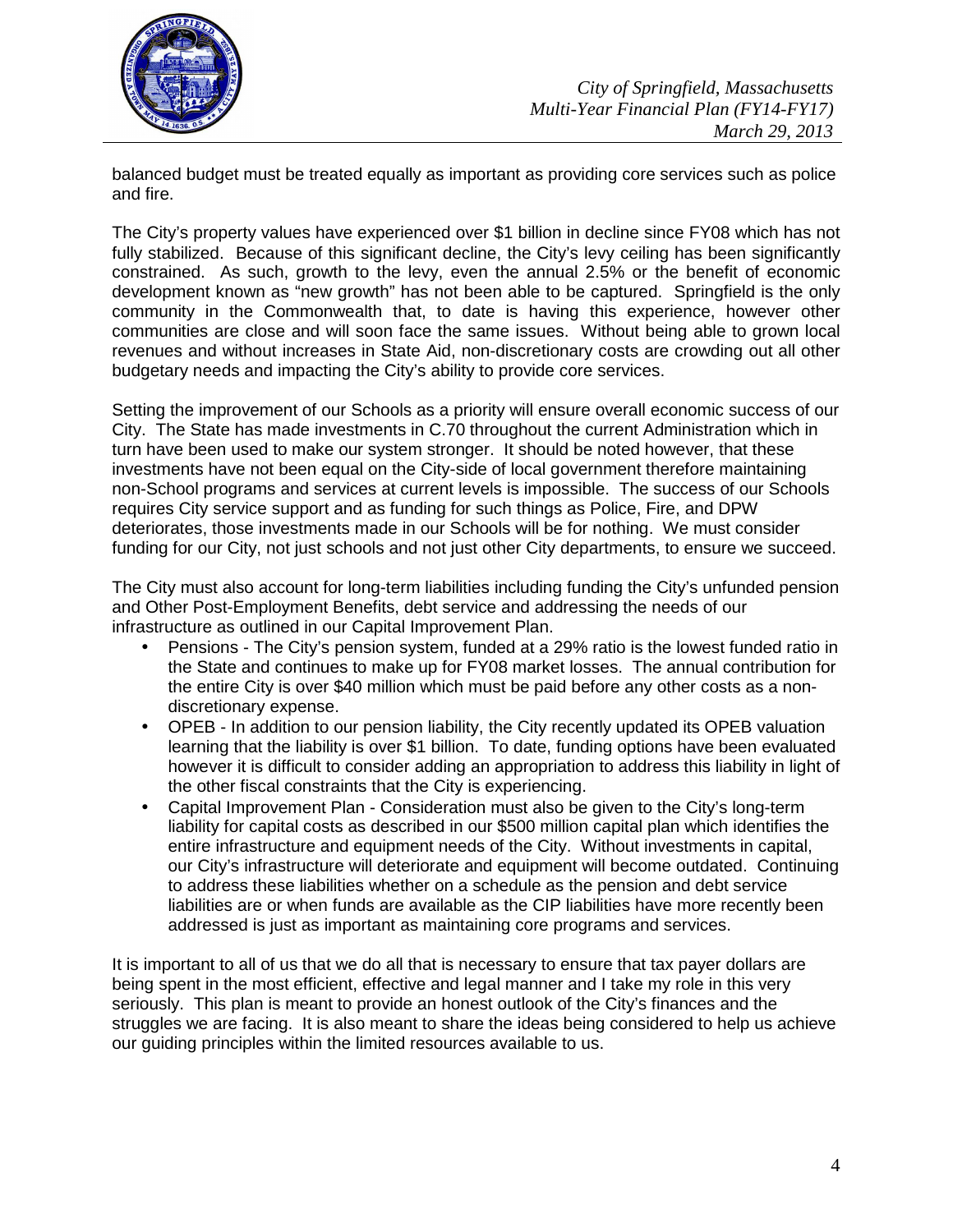

*City of Springfield, Massachusetts Multi-Year Financial Plan (FY14-FY17) March 29, 2013*

This plan will continue to be updated as new information becomes available. I look forward to working with you on the FY14 budget planning process and am open to all ideas that will positively benefit our City.

Sincerely,

Tinty JALT

Timothy J. Plante, Acting CAFO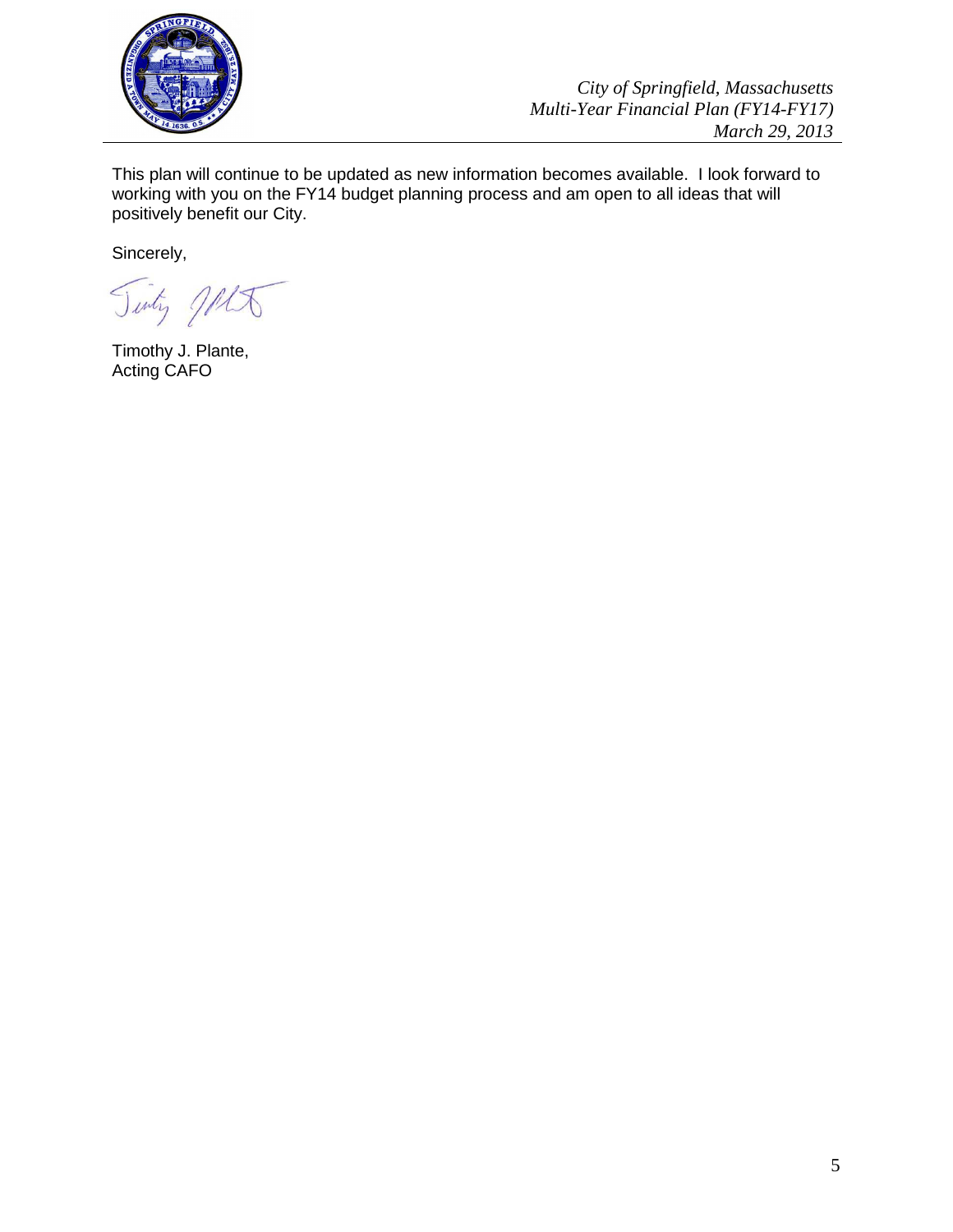

# **EXECUTIVE SUMMARY**

The City of Springfield is governed by strict financial policies adopted as ordinances in September of 2009. Section 4.44.020 (G) stipulates that "The chief administrative and financial officer shall produce and issue a four (4) year financial plan for the city by March 30th of each year. Said plan shall be comprised of reasonable revenue estimates and all expenditures the city may reasonably experience during said period. All assumptions contained in the forecasts shall be clearly presented within the forecast document."

The following pages represent adherence to this requirement and show actual spending in FY09 - FY12 and the Adopted budget for FY13 and the draft projected budgets for FY14, FY15, FY16 and FY17. The projected budgets for F14 through FY17 were estimated by using appropriate and conservative assumptions for revenues and spending including:

- Level Non-School State Aid revenue
- Level property tax revenue
- Level Local Receipts revenue with some loss in revenue for one-time revenue assumptions
- Declining use of one time resources / reserves
- Departmental spending growth ranging from 2 2.5% and other known growth costs
- Scheduled growth for pensions, assumptions for health insurance, debt

It should be noted that of the entire City budget, only a small portion (approximately 20%) is discretionary in that it is not mandated by law or ordinance. Therefore, the discretionary portion of the budget must assume all of the reductions to achieve a balanced budget. **Based on these assumptions, it is clear that spending growth will continue to outpace revenue growth for the coming years forcing the City to develop creative solutions, reduce or eliminate programs and services and ask the State for additional assistance to meet the core service needs that the City provides to residents, businesses and visitors.** 

Section 1, titled "Multi-Year Financial Plan (FY14-FY17)" includes the assumptions used to develop this plan and provides a graphic representation of recent history of actual expenditures and revenues, the FY13 adopted, and the four-year financial forecast for FY14 through FY17. This graph shows that the City, despite a strong Stabilization Reserve balance and strict financial ordinances, continues to face major budget gaps from FY14 through FY17. This demands a proactive approach to budgeting and policy decision-making that will have impacts on the programs and services that the City can provide.

Section 2, titled "Steps to Resolve the Projected Gap" discusses specific steps that govern the decision making process.

Lastly, this document includes 2 appendices; an overview of the City's Reserve Funds and an overview of the City's long term liabilities. These informational pieces provide important context for this financial plan.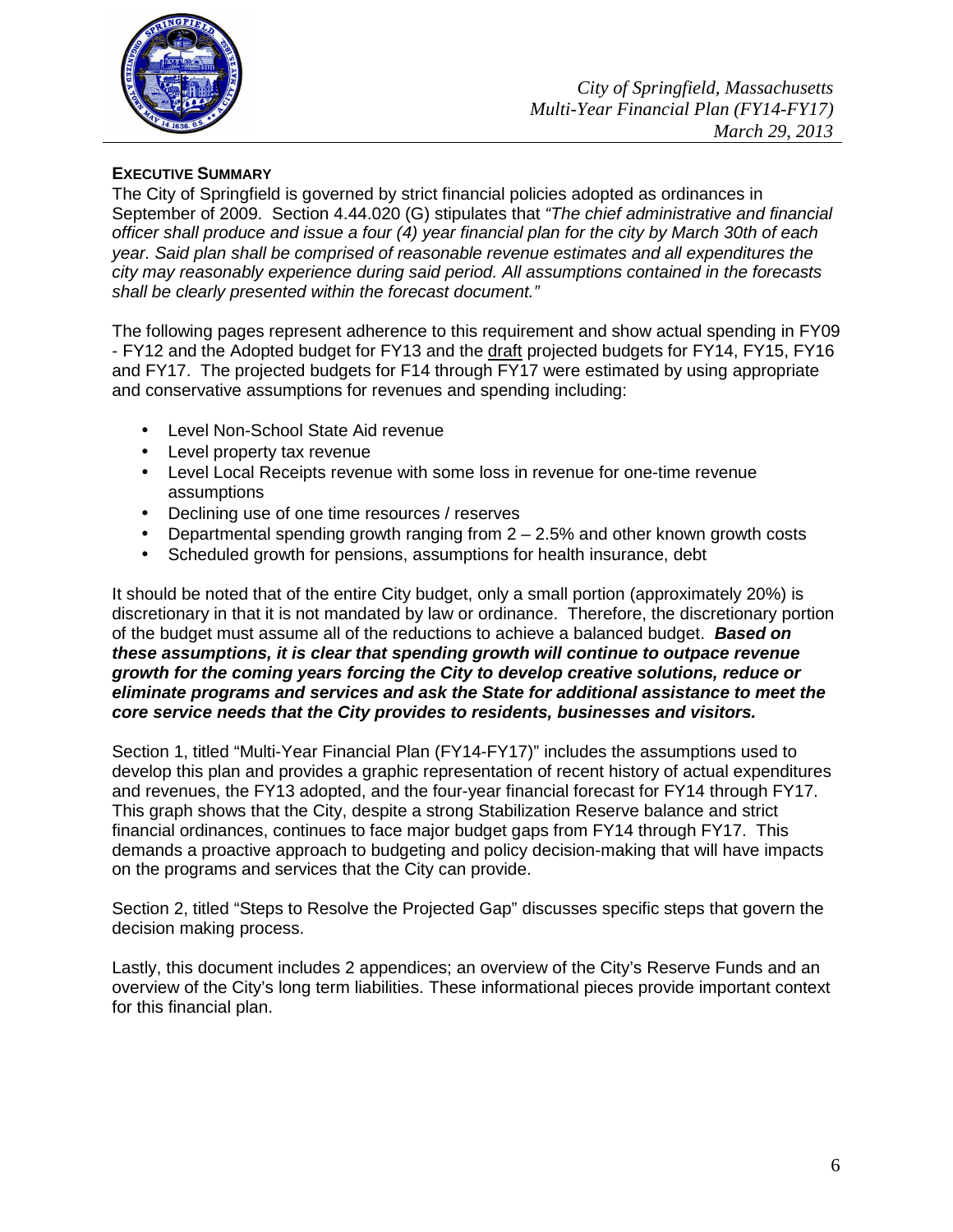

# **MULTI-YEAR FINANCIAL PLAN FY14 THROUGH FY17**

The following assumptions were used for FY14 through FY17. These assumptions consider historical revenue collections and spending and the current economic climate.

#### Revenue Assumptions

State Aid – In January, the Governor's budget recommendations were released for the State's FY14 budget. Based on the significant tax increases required to support the plan and the Legislatures careful comments on their support of the package, at this time, the City used more conservative estimates to develop the MYFP assumptions.

- Chapter 70 The City's largest source of state aid is Chapter 70 funds, which is devoted exclusively to education. Created from the Education Reform Act of 1993, the Commonwealth determines every municipality's required local contribution. A municipality's local contribution, combined with its Chapter 70 aid, equals the school district's net school spending requirement, the minimum the district must spend on education each fiscal year. The projection assumes a 3% increase in FY14 consistent with the Governor's budget recommendations and a 3% increase in the remaining years of the plan.
- Charter School Tuition Reimbursements The Commonwealth provides assistance to municipalities whose resident students attend charter schools. Sending districts are reimbursed a portion of the costs associated with students attending charter schools, 100 percent of the tuition increase for the first year, 60 percent in the second year, and 40 percent in the third year. The projection assumes a \$1 million increase in Charter School reimbursements based on enrollment information for FY14. The remaining years of the projection assume an annual 25% decrease.
- Unrestricted General Government Aid (UGGA) Unrestricted General Government Aid is undedicated revenue provided by the State for municipal services. The Governor's FY14 budget recommendations include an allocation to all communities of \$31 million through a new formula which allots \$1.6 million to Springfield, the second largest beneficiary of the new formula. The projection assumes level UGGA over the life of the plan.
- School Building Assistance Aid The Massachusetts School Building Authority (MSBA) reimburses approved school building projects through School Building Assistance aid. This program is designed to help struggling communities keep building costs at a manageable level and provide students first class facilities in which to learn. These are the final projects statewide being funded under the "old" MSBA method. The official reimbursement schedule has been supplied by MSBA therefore the amounts included in the plan are based on that schedule.
- Other State Aid The following are the assumptions for the other state aid categories Springfield receives:
	- $\circ$  Quinn Bill The State eliminated its portion of funding for this program in FY12 therefore the City has been paying the full amount of the \$3.8 million annual program.
	- $\circ$  Veterans' Benefits The City receives a 75 percent reimbursement on all eligible spending towards veterans' financial, medical and burial benefits. The projection assumes level revenue from the State for Veterans' benefits.
	- o Tax Exemptions Chapter 59 of Massachusetts General Laws set a series of exemptions for Veterans and their surviving spouses, persons over 70 years old and legally blind persons. Those who meet the requirements as stated by Chapter 59 receive exemptions from their property taxes, ranging from \$175 to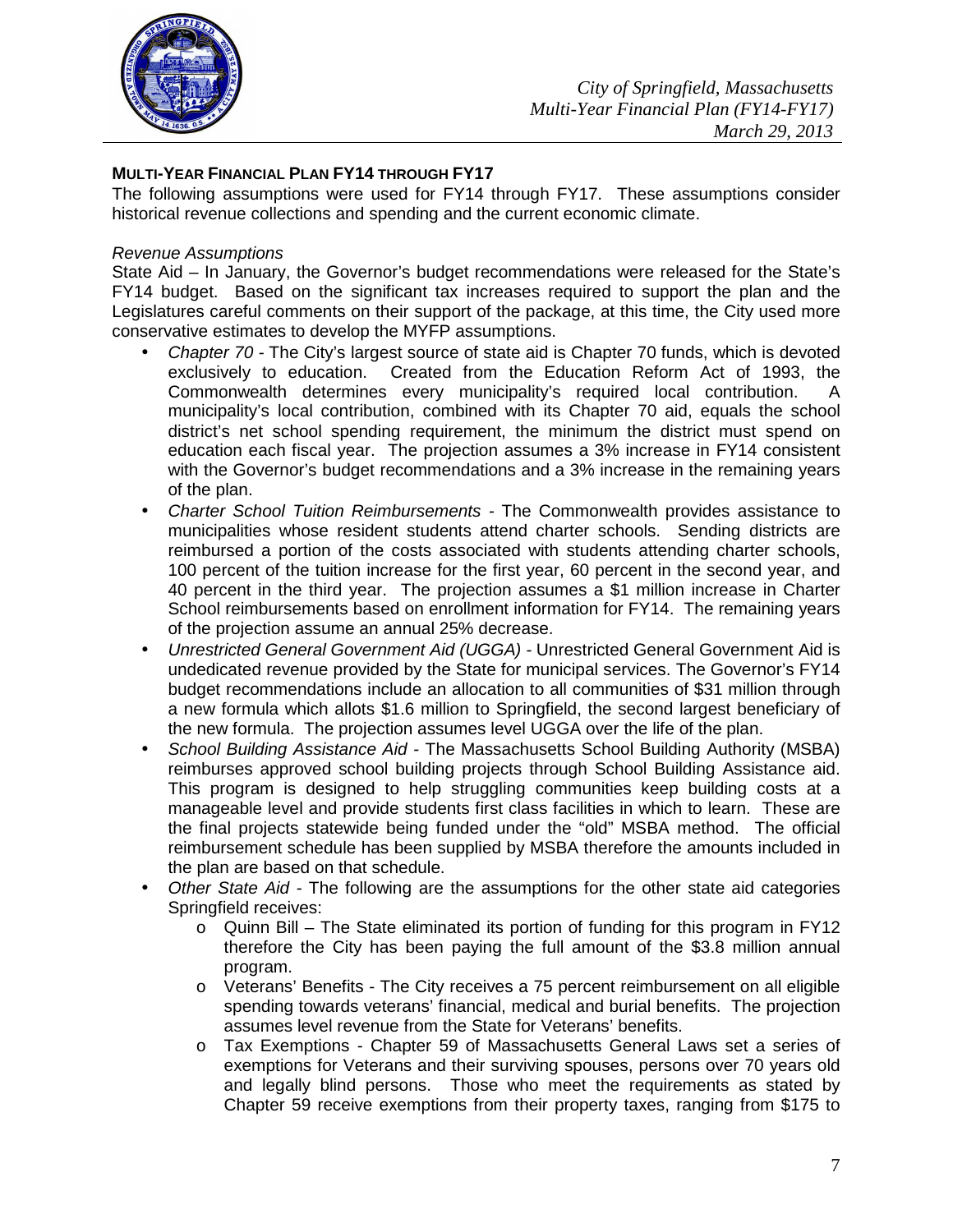

\$500. The State reimburses municipalities for these exemptions. The projection assumes level revenue from the State for tax exemptions.

o The State reimburses municipalities for a portion of the taxes lost on state owned land. The projection assumes level revenue from the State for PILOT payments.

Local Source Revenue - The remainder of revenue collected by the City is through local source revenue, including property taxes, excise tax on motor vehicles, fees, fines and payments-in-lieu of taxes. Over the last several years, the City made great strides in improving local source revenue collections. These revenue sources are discussed in greater detail, as some are relatively stable while others are cyclical with the economy. For the purpose of the plan, all local source revenue remained level with the current year budget with the exception of PILOT payments to the City from non-profit entities based on the expiration of the PILOT agreements.

• Property Taxes – Based on initial estimates completed by the City's Board of Assessors, property values are finally leveling off after six straight years of declines. The City continues to remain at the primary levy ceiling and is constrained from any growth by the rules of Proposition 2½. The chart below illustrates the constraints and the revenue lost due to the law:

|                                   | <b>FY11</b>                                 | <b>FY12</b>             | <b>FY13</b> | <b>FY14</b>                       | <b>FY15</b>             | <b>FY16</b> | <b>FY17</b>                       |  |
|-----------------------------------|---------------------------------------------|-------------------------|-------------|-----------------------------------|-------------------------|-------------|-----------------------------------|--|
|                                   | Levy Calculation                            | <b>Levy Calculation</b> |             | Levy Calculation Levy Calculation | <b>Levy Calculation</b> |             | Levy Calculation Levy Calculation |  |
| <b>Tax Levy</b>                   | 170,824,032                                 | 171,233,218             | 169,400,199 | 167,408,833                       | 165,734,744             | 164,077,397 | 164,077,397                       |  |
| Increase Levy 2.5%                | 4,292,701                                   | 4,318,594               | 4,452,106   | 4,185,221                         | 4,143,369               | 4,101,935   | 4,101,935                         |  |
| <b>Subtotal</b>                   | 175,116,733                                 | 175,551,812             | 173,852,305 | 171,594,054                       | 169,878,113             | 168,179,332 | 168,179,332                       |  |
| New Growth                        | 3,482,214                                   | 4,526,534               | 5,868,281   | 4,000,000                         | 4,000,000               | 4,000,000   | 32,000,000                        |  |
| <b>Subtotal of Gross Tax Levy</b> | 178,598,947                                 | 180,078,346             | 179,720,586 | 175,594,054                       | 173,878,113             | 172,179,332 | 200,179,332                       |  |
| <b>Levy Ceiling</b>               | 171,233,218                                 | 169,400,199             | 167,408,833 | 165,734,744                       | 164,077,397             | 164,077,397 | 181,577,397                       |  |
| <b>LOST REVENUE</b>               | 7,365,729                                   | 10,678,147              | 12,311,753  | 9,859,310                         | 9,800,716               | 8,101,935   | 18,601,935                        |  |
| <b>To Support Operations</b>      |                                             |                         |             |                                   |                         |             |                                   |  |
|                                   | Total lost to date FY11-FY13:<br>30,355,629 |                         | 76.719.525  |                                   |                         |             |                                   |  |

The City's values have experienced over \$1 billion in decline since FY08 which has not fully stabilized. Because of this significant decline, the City's levy ceiling has been significantly constrained. As such, growth to the levy, even the annual 2.5% or the benefit of economic development known as "new growth" has not been able to be captured. Springfield is the only community in the Commonwealth that, to date is having this experience, however other communities are close and will soon face the same issues. Without being able to grown local revenues and without increases in State Aid, non-discretionary costs are crowding out all other budgetary needs and impacting the City's ability to provide core services.

- Local Receipts  $-$  In general, the forecast for Local Receipts does not substantially change on an annual basis unless it is affected by a legal change such as a fee or fine increase. This includes motor vehicle excise, rooms occupancy tax, fees and fines, interest income and license and permit revenue among others.
- $PILOT The PILOT$  revenue assumes a gradual decline based on the agreements in place and their expiration dates. Some agreements may be renewed which would positively impact revenue collections. As these PILOT agreements expire, the City should see the tax revenue proportionally increase as these entities cycle back onto the tax rolls.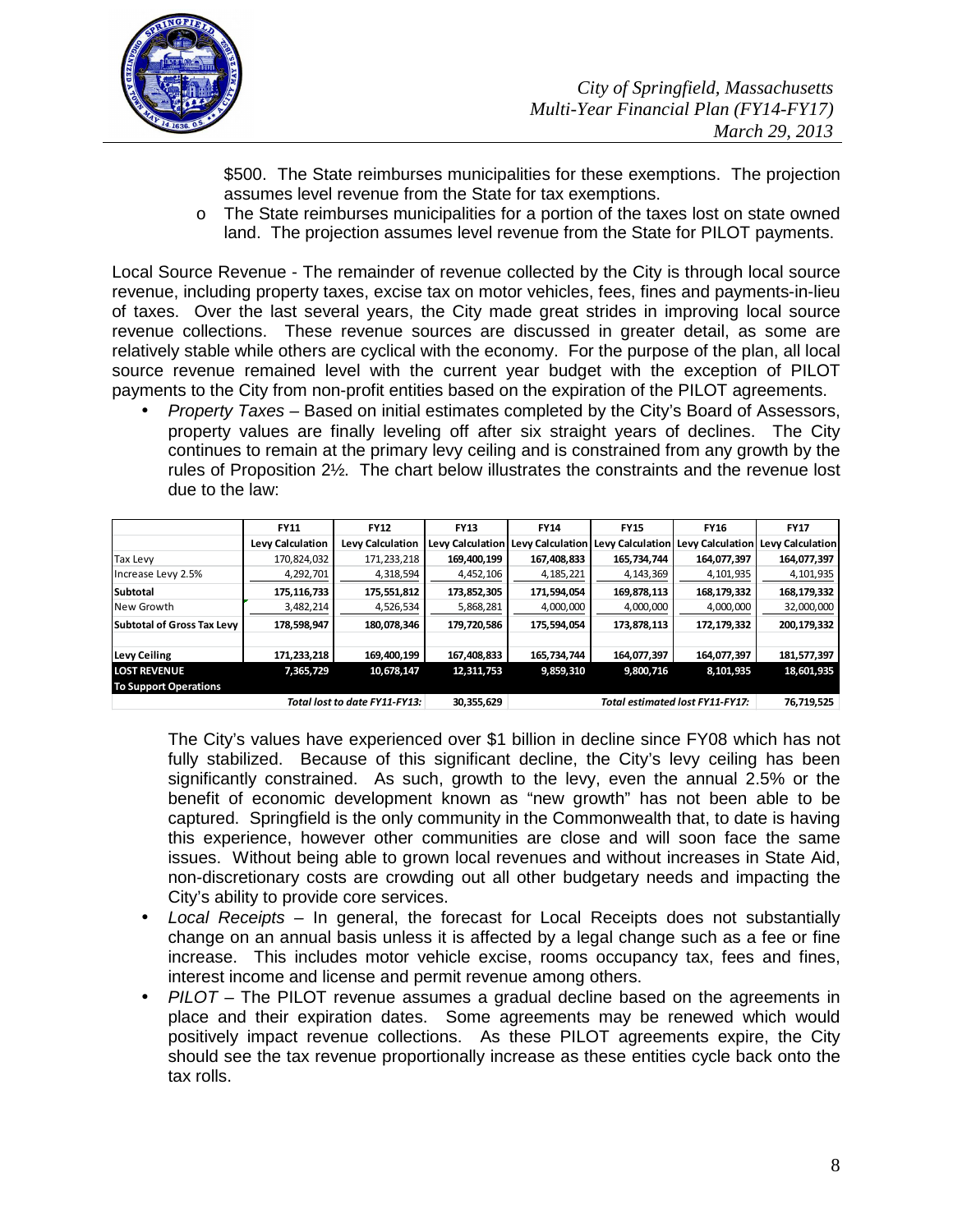

• Reserves – For the purposes of the initial forecast it is assumed that \$7 million in onetime revenues (reserves and overlay) will be used. This is about one-half of what was used in reserves in FY13.

### Spending Assumptions

Overall, the projection represents level service funding for the entire forecast period. Even with this assumption, there are still areas of the budget that continue to grow that must be accommodated within the revenue available. The following are the assumptions for spending in the large categories of the City's budget:

- City Departments The projection assumes a 2-2.5% increase for all City Departments which assumes that all collective bargaining contracts will have 2-2.5% built into FY14.
- School Department The School Department projection is based on a projected enrollment increase and the required funding rate per student. The projection assumes a 3% annual increase. The majority of the School Department spending increase is offset by State Aid revenue for Schools. Net School Spending (NSS) is the required amount of annual spending on schools that the C.70 formula dictates and is a combination of the state aid for schools and the district's required contribution. The NSS amount is the minimum that must be spent on the School department and only costs related to education can be included. This rule restricts paying for certain costs such as transportation, leases of buildings after a certain period of time and adult basic education (ABE), capital expenditures above \$100K and debt service. Therefore, all of these costs associated with Schools must be borne by the City and therefore reduces the amount available for other City services. To put this into context, the FY13 NSS requirement is \$321M. Of that, \$286M is allocated by the State through C.70 and \$35M is the City's required contribution. In FY13, the State provided \$32M in unrestricted State Aid (nonschool aid that is intended to fund City services). Based on the required contribution, all of this unrestricted aid plus some additional locally generated revenue is dedicated to the schools. Then, on top of all that, other non-NSS eligible costs, such as transportation, leases and ABE, which total \$23M must be funded by the City without any support from State Aid. Again, this takes locally generated revenue away from other City services that are vital to residents.
- Debt Service The City's debt service assumed to be level through each year of the projection. The current schedule has debt service declining over the next several years however it is hoped that by maintaining a level debt service payment, the City can make some investment in its capital needs as spelled out in the Capital Improvement Plan.
- Health Insurance The City has annually saved millions by receiving its health insurance through the Group Insurance Commission. This financial forecast assumes an overall increase of 5% associated with health insurance annually. The GIC recently went out to bid for plans and based on its selection rates are expected to increase by less than 4% for the City.
- Retirement The retirement projection is based on the City's most recent actuarial report which assumes annual increases to get to full funding by 2040. The most recently adopted schedule continues to account for FY08 market losses which require significant increases annual to appropriately fund the schedule within the scheduled period.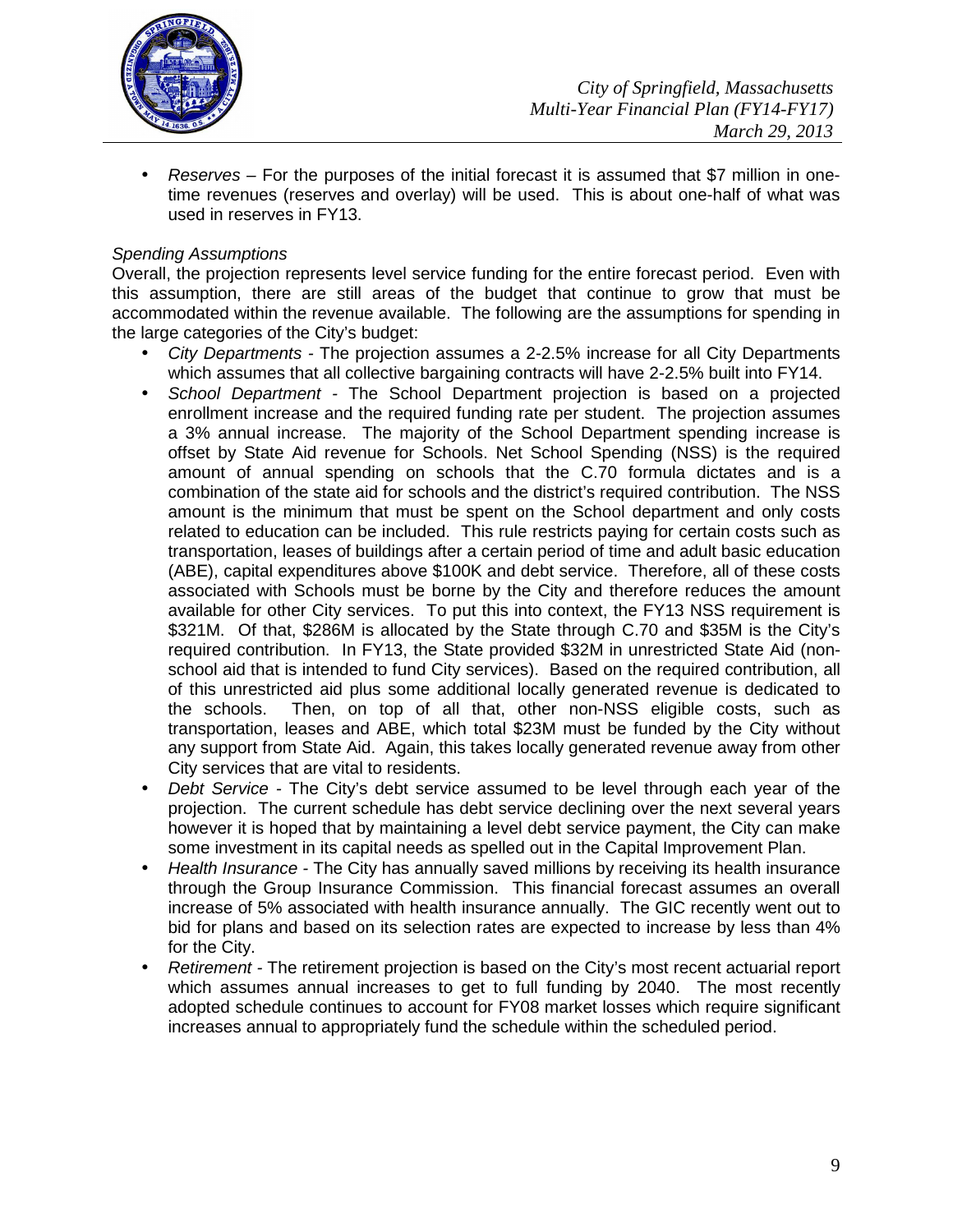

*City of Springfield, Massachusetts Multi-Year Financial Plan (FY14-FY17) March 29, 2013*

# **MULTI-YEAR FINANCIAL PLAN (FY14-FY17):**

| <b>REVENUE</b><br>162,324,697<br>Property Taxes<br>158,790,820<br>165, 100, 169<br>160,748,781<br>159,593,039<br>157,492,170<br>157,492,170<br>162, 324, 697<br>162, 324, 697<br>162, 324, 697<br>Local Receipts<br>47,973,995<br>42,537,995<br>38,431,505<br>42,035,174<br>38,402,040<br>39,275,508<br>34,566,669<br>34,534,669<br>34,534,669<br>34,534,669<br>278,696,150<br>289,784,150<br>State Aid - Schools<br>241,946,329<br>264, 140, 752<br>266,995,345<br>289,784,150<br>299,647,295<br>307,539,757<br>316,012,894<br>324,997,502<br>62,144,023<br>51,983,004<br>52,629,095<br>51,434,391<br>51,929,515<br>51,929,515<br>52,163,042<br>47,102,959<br>State Aid - Non-Schools<br>50,967,311<br>49,106,837<br>11,304,220<br>10,000,000<br>13,500,000<br>6,454,644<br>8,000,000<br>8,575,000<br>5,000,000<br>2,000,000<br>Reserves<br>Other Sources - Schools<br>18,629,047<br>4,240,600<br>10,881,300<br>18,636,202<br>$\sim$<br>$\overline{a}$<br>Other Sources - Non-Schools<br>4,349,189<br>4,945,354<br>6,458,300<br>6,185,000<br>5,420,000<br>2,000,000<br>1,500,000<br>$\overline{a}$<br><b>Total</b><br>522,159,387<br>542,351,709<br>548,131,380<br>563,307,900<br>551,792,875<br>571, 105, 390<br>555,701,702<br>558,866,434<br>561,979,097<br>568.959.827<br><b>EXPENDITURES</b><br><b>City Non-Discretionary</b><br>282, 212, 288<br>348,740,600<br>344,286,266<br>362,915,315<br>385,818,309<br><b>SCHOOLS</b><br>310,099,714<br>320,382,859<br>357,073,968<br>366, 229, 729<br>375, 757, 312<br><b>MUSEUM</b><br>1,320,000<br>1,320,000<br>1,320,000<br>1,320,000<br>1,320,000<br>1,320,000<br>1,320,000<br>1,320,000<br>1,320,000<br>1,320,000<br><b>DEBT SERVICE</b><br>39,231,614<br>38,250,684<br>39,047,540<br>38,107,918<br>37,750,576<br>37,750,576<br>37,750,576<br>37,750,576<br>37,750,576<br>37,750,576<br>2,898,344<br><b>STATE ASSESSMENTS</b><br>3,216,792<br>3,284,465<br>3,068,177<br>2,958,885<br>2,958,885<br>3,220,078<br>3,300,580<br>3,383,094<br>3,467,672<br>20,844,904<br>22,050,947<br>23,926,835<br>23,531,632<br>24,322,157<br>24, 322, 157<br>25,261,067<br>26,524,120<br>29,802,502<br><b>CONTRIBUTION RETIREMENT PENSION</b><br>28, 115, 567<br>292,405<br>378,069<br>378,069<br>378,069<br>378,069<br>UNEMPLOYMENT<br>527,421<br>306,900<br>378,069<br>378,069<br>$\overline{a}$<br>935,069<br>962,702<br>995,783<br>721,593<br>935,069<br>935,069<br>935,069<br>935,069<br>935,069<br><b>WORKERS COMPENSATION</b><br>$\overline{\phantom{a}}$<br><b>MEDICAL &amp; DENTAL</b><br>1,095,890<br>1,456,888<br>962,017<br>1,000,000<br>1,000,000<br>1,000,000<br>1,000,000<br>1,000,000<br>1,000,000<br>$\overline{a}$<br>23,119,014<br>22,782,865<br>21,788,782<br>22,623,848<br>23,052,239<br>23,052,239<br>24,948,065<br>27,505,242<br>28,880,504<br>HEALTH INSURANCE - CITY<br>26, 195, 468<br>327,259<br>293,641<br>300,000<br>300,000<br>NON-CONTRIB. PENSIONS<br>321,734<br>300,000<br>300,000<br>300,000<br>300,000<br>$\overline{a}$<br>2,545,124<br>2,901,441<br>2,459,738<br>2,500,995<br>2,500,995<br>2,500,995<br>2,500,995<br>2,500,995<br>2,500,995<br><b>CAPITAL RESERVE FUND</b><br>$\overline{a}$<br>1,397,072<br>1,656,936<br>PARKING CONTRACT<br>1,045,291<br>1,279,521<br>1,497,884<br>1,497,884<br>1,527,842<br>1,558,399<br>1,589,566<br>1,621,358<br>3,312,791<br>2,121,882<br>1,974,271<br>2,938,413<br>2,938,413<br>2,953,370<br>2,952,890<br>2,952,890<br>2,952,890<br>PAY-AS-YOU-GO CAPITAL<br>1,285,337<br>130,000<br>DIF Debt Service Payment<br>660,185<br>125,735<br>130,000<br>130,000<br>130,000<br>130,000<br>130,000<br>130,000<br>$\overline{a}$<br>372,275,240<br>408,611,594<br>419,049,602<br>445,712,943<br>443,370,552<br>461,999,601<br>459,299,099<br>471,075,895<br>483, 618, 381<br>496,857,943<br><b>Subtotal (Non-Discretionary)</b><br>75%<br>78%<br>77%<br>80%<br>80%<br>79%<br>79%<br>79%<br>% of Total<br>81%<br>79%<br><b>City Discretionary</b><br>124,916,411<br>117,548,099<br>112,607,372<br>108,405,790<br>124, 342, 263<br>130,722,111<br><b>City Departments</b><br>125,313,094<br>109, 105, 791<br>120,957,857<br>127,570,989<br>M.C.D.I. CONTRACT<br>1,025,000<br>825,000<br>625,023<br>$\sim$<br>$\overline{a}$<br>÷.<br>$\overline{a}$<br>÷.<br>$\overline{a}$<br><b>Subtotal (Discretionary)</b><br>124,916,411<br>118,573,099<br>113,232,394<br>108,405,790<br>109, 105, 791<br>120,957,857<br>124, 342, 263<br>127,570,989<br>130,722,111<br>126,138,094<br>25%<br>22%<br>23%<br>20%<br>20%<br>19%<br>21%<br>% of Total<br>21%<br>21%<br>21%<br><b>Total Expenditures</b><br>580,256,955<br>627.580.054<br>497,191,651<br>527,184,693<br>545,187,696<br>558,945,338<br>551,776,343<br>571, 105, 393<br>595, 418, 158<br>611, 189, 370<br>(3)<br>MYFP - Surplus / (Gap)<br>24,967,736<br>15,167,016<br>2,943,684<br>4,362,562<br>16.532<br>(24, 555, 253)<br>(36, 551, 724)<br>(49, 210, 274)<br>(58.620.227)<br><b>Actual Stabilization Balance</b><br>30,011,939<br>43,752,876<br>40,069,869<br>35,000,000<br>34,897,570<br>30,269,869<br>28,000,000<br>35,000,000<br>30,000,000<br>28,000,000<br>28,000,000<br><b>Estimated Stabilization Balance</b><br>7.11%<br>5.49%<br>6.13%<br>5.40%<br>5.01%<br>4.98%<br>4.92%<br>% of Budget |                    |                    |                    |                    | <b>FY14 MYFP</b>    | FY15 MYFP           | <b>FY16 MYFP</b> | FY17 MYFP        |                  |                  |
|----------------------------------------------------------------------------------------------------------------------------------------------------------------------------------------------------------------------------------------------------------------------------------------------------------------------------------------------------------------------------------------------------------------------------------------------------------------------------------------------------------------------------------------------------------------------------------------------------------------------------------------------------------------------------------------------------------------------------------------------------------------------------------------------------------------------------------------------------------------------------------------------------------------------------------------------------------------------------------------------------------------------------------------------------------------------------------------------------------------------------------------------------------------------------------------------------------------------------------------------------------------------------------------------------------------------------------------------------------------------------------------------------------------------------------------------------------------------------------------------------------------------------------------------------------------------------------------------------------------------------------------------------------------------------------------------------------------------------------------------------------------------------------------------------------------------------------------------------------------------------------------------------------------------------------------------------------------------------------------------------------------------------------------------------------------------------------------------------------------------------------------------------------------------------------------------------------------------------------------------------------------------------------------------------------------------------------------------------------------------------------------------------------------------------------------------------------------------------------------------------------------------------------------------------------------------------------------------------------------------------------------------------------------------------------------------------------------------------------------------------------------------------------------------------------------------------------------------------------------------------------------------------------------------------------------------------------------------------------------------------------------------------------------------------------------------------------------------------------------------------------------------------------------------------------------------------------------------------------------------------------------------------------------------------------------------------------------------------------------------------------------------------------------------------------------------------------------------------------------------------------------------------------------------------------------------------------------------------------------------------------------------------------------------------------------------------------------------------------------------------------------------------------------------------------------------------------------------------------------------------------------------------------------------------------------------------------------------------------------------------------------------------------------------------------------------------------------------------------------------------------------------------------------------------------------------------------------------------------------------------------------------------------------------------------------------------------------------------------------------------------------------------------------------------------------------------------------------------------------------------------------------------------------------------------------------------------------------------------------------------------------------------------------------------------------------------------------------------------------------------------------------------------------------------------------------------------------------------------------------------------------------------------------------------------------------------------------------------------------------------------------------------------------------------------------------------------------------------------------------------------------------------------------------------------------------------------------------------------------------------------|--------------------|--------------------|--------------------|--------------------|---------------------|---------------------|------------------|------------------|------------------|------------------|
|                                                                                                                                                                                                                                                                                                                                                                                                                                                                                                                                                                                                                                                                                                                                                                                                                                                                                                                                                                                                                                                                                                                                                                                                                                                                                                                                                                                                                                                                                                                                                                                                                                                                                                                                                                                                                                                                                                                                                                                                                                                                                                                                                                                                                                                                                                                                                                                                                                                                                                                                                                                                                                                                                                                                                                                                                                                                                                                                                                                                                                                                                                                                                                                                                                                                                                                                                                                                                                                                                                                                                                                                                                                                                                                                                                                                                                                                                                                                                                                                                                                                                                                                                                                                                                                                                                                                                                                                                                                                                                                                                                                                                                                                                                                                                                                                                                                                                                                                                                                                                                                                                                                                                                                                                                                          | <b>FY09 ACTUAL</b> | <b>FY10 ACTUAL</b> | <b>FY11 ACTUAL</b> | <b>FY12 ACTUAL</b> | <b>FY13 ADOPTED</b> | <b>FY13 REVISED</b> | <b>PROJECTED</b> | <b>PROJECTED</b> | <b>PROJECTED</b> | <b>PROJECTED</b> |
|                                                                                                                                                                                                                                                                                                                                                                                                                                                                                                                                                                                                                                                                                                                                                                                                                                                                                                                                                                                                                                                                                                                                                                                                                                                                                                                                                                                                                                                                                                                                                                                                                                                                                                                                                                                                                                                                                                                                                                                                                                                                                                                                                                                                                                                                                                                                                                                                                                                                                                                                                                                                                                                                                                                                                                                                                                                                                                                                                                                                                                                                                                                                                                                                                                                                                                                                                                                                                                                                                                                                                                                                                                                                                                                                                                                                                                                                                                                                                                                                                                                                                                                                                                                                                                                                                                                                                                                                                                                                                                                                                                                                                                                                                                                                                                                                                                                                                                                                                                                                                                                                                                                                                                                                                                                          |                    |                    |                    |                    |                     |                     |                  |                  |                  |                  |
|                                                                                                                                                                                                                                                                                                                                                                                                                                                                                                                                                                                                                                                                                                                                                                                                                                                                                                                                                                                                                                                                                                                                                                                                                                                                                                                                                                                                                                                                                                                                                                                                                                                                                                                                                                                                                                                                                                                                                                                                                                                                                                                                                                                                                                                                                                                                                                                                                                                                                                                                                                                                                                                                                                                                                                                                                                                                                                                                                                                                                                                                                                                                                                                                                                                                                                                                                                                                                                                                                                                                                                                                                                                                                                                                                                                                                                                                                                                                                                                                                                                                                                                                                                                                                                                                                                                                                                                                                                                                                                                                                                                                                                                                                                                                                                                                                                                                                                                                                                                                                                                                                                                                                                                                                                                          |                    |                    |                    |                    |                     |                     |                  |                  |                  |                  |
|                                                                                                                                                                                                                                                                                                                                                                                                                                                                                                                                                                                                                                                                                                                                                                                                                                                                                                                                                                                                                                                                                                                                                                                                                                                                                                                                                                                                                                                                                                                                                                                                                                                                                                                                                                                                                                                                                                                                                                                                                                                                                                                                                                                                                                                                                                                                                                                                                                                                                                                                                                                                                                                                                                                                                                                                                                                                                                                                                                                                                                                                                                                                                                                                                                                                                                                                                                                                                                                                                                                                                                                                                                                                                                                                                                                                                                                                                                                                                                                                                                                                                                                                                                                                                                                                                                                                                                                                                                                                                                                                                                                                                                                                                                                                                                                                                                                                                                                                                                                                                                                                                                                                                                                                                                                          |                    |                    |                    |                    |                     |                     |                  |                  |                  |                  |
|                                                                                                                                                                                                                                                                                                                                                                                                                                                                                                                                                                                                                                                                                                                                                                                                                                                                                                                                                                                                                                                                                                                                                                                                                                                                                                                                                                                                                                                                                                                                                                                                                                                                                                                                                                                                                                                                                                                                                                                                                                                                                                                                                                                                                                                                                                                                                                                                                                                                                                                                                                                                                                                                                                                                                                                                                                                                                                                                                                                                                                                                                                                                                                                                                                                                                                                                                                                                                                                                                                                                                                                                                                                                                                                                                                                                                                                                                                                                                                                                                                                                                                                                                                                                                                                                                                                                                                                                                                                                                                                                                                                                                                                                                                                                                                                                                                                                                                                                                                                                                                                                                                                                                                                                                                                          |                    |                    |                    |                    |                     |                     |                  |                  |                  |                  |
|                                                                                                                                                                                                                                                                                                                                                                                                                                                                                                                                                                                                                                                                                                                                                                                                                                                                                                                                                                                                                                                                                                                                                                                                                                                                                                                                                                                                                                                                                                                                                                                                                                                                                                                                                                                                                                                                                                                                                                                                                                                                                                                                                                                                                                                                                                                                                                                                                                                                                                                                                                                                                                                                                                                                                                                                                                                                                                                                                                                                                                                                                                                                                                                                                                                                                                                                                                                                                                                                                                                                                                                                                                                                                                                                                                                                                                                                                                                                                                                                                                                                                                                                                                                                                                                                                                                                                                                                                                                                                                                                                                                                                                                                                                                                                                                                                                                                                                                                                                                                                                                                                                                                                                                                                                                          |                    |                    |                    |                    |                     |                     |                  |                  |                  |                  |
|                                                                                                                                                                                                                                                                                                                                                                                                                                                                                                                                                                                                                                                                                                                                                                                                                                                                                                                                                                                                                                                                                                                                                                                                                                                                                                                                                                                                                                                                                                                                                                                                                                                                                                                                                                                                                                                                                                                                                                                                                                                                                                                                                                                                                                                                                                                                                                                                                                                                                                                                                                                                                                                                                                                                                                                                                                                                                                                                                                                                                                                                                                                                                                                                                                                                                                                                                                                                                                                                                                                                                                                                                                                                                                                                                                                                                                                                                                                                                                                                                                                                                                                                                                                                                                                                                                                                                                                                                                                                                                                                                                                                                                                                                                                                                                                                                                                                                                                                                                                                                                                                                                                                                                                                                                                          |                    |                    |                    |                    |                     |                     |                  |                  |                  |                  |
|                                                                                                                                                                                                                                                                                                                                                                                                                                                                                                                                                                                                                                                                                                                                                                                                                                                                                                                                                                                                                                                                                                                                                                                                                                                                                                                                                                                                                                                                                                                                                                                                                                                                                                                                                                                                                                                                                                                                                                                                                                                                                                                                                                                                                                                                                                                                                                                                                                                                                                                                                                                                                                                                                                                                                                                                                                                                                                                                                                                                                                                                                                                                                                                                                                                                                                                                                                                                                                                                                                                                                                                                                                                                                                                                                                                                                                                                                                                                                                                                                                                                                                                                                                                                                                                                                                                                                                                                                                                                                                                                                                                                                                                                                                                                                                                                                                                                                                                                                                                                                                                                                                                                                                                                                                                          |                    |                    |                    |                    |                     |                     |                  |                  |                  |                  |
|                                                                                                                                                                                                                                                                                                                                                                                                                                                                                                                                                                                                                                                                                                                                                                                                                                                                                                                                                                                                                                                                                                                                                                                                                                                                                                                                                                                                                                                                                                                                                                                                                                                                                                                                                                                                                                                                                                                                                                                                                                                                                                                                                                                                                                                                                                                                                                                                                                                                                                                                                                                                                                                                                                                                                                                                                                                                                                                                                                                                                                                                                                                                                                                                                                                                                                                                                                                                                                                                                                                                                                                                                                                                                                                                                                                                                                                                                                                                                                                                                                                                                                                                                                                                                                                                                                                                                                                                                                                                                                                                                                                                                                                                                                                                                                                                                                                                                                                                                                                                                                                                                                                                                                                                                                                          |                    |                    |                    |                    |                     |                     |                  |                  |                  |                  |
|                                                                                                                                                                                                                                                                                                                                                                                                                                                                                                                                                                                                                                                                                                                                                                                                                                                                                                                                                                                                                                                                                                                                                                                                                                                                                                                                                                                                                                                                                                                                                                                                                                                                                                                                                                                                                                                                                                                                                                                                                                                                                                                                                                                                                                                                                                                                                                                                                                                                                                                                                                                                                                                                                                                                                                                                                                                                                                                                                                                                                                                                                                                                                                                                                                                                                                                                                                                                                                                                                                                                                                                                                                                                                                                                                                                                                                                                                                                                                                                                                                                                                                                                                                                                                                                                                                                                                                                                                                                                                                                                                                                                                                                                                                                                                                                                                                                                                                                                                                                                                                                                                                                                                                                                                                                          |                    |                    |                    |                    |                     |                     |                  |                  |                  |                  |
|                                                                                                                                                                                                                                                                                                                                                                                                                                                                                                                                                                                                                                                                                                                                                                                                                                                                                                                                                                                                                                                                                                                                                                                                                                                                                                                                                                                                                                                                                                                                                                                                                                                                                                                                                                                                                                                                                                                                                                                                                                                                                                                                                                                                                                                                                                                                                                                                                                                                                                                                                                                                                                                                                                                                                                                                                                                                                                                                                                                                                                                                                                                                                                                                                                                                                                                                                                                                                                                                                                                                                                                                                                                                                                                                                                                                                                                                                                                                                                                                                                                                                                                                                                                                                                                                                                                                                                                                                                                                                                                                                                                                                                                                                                                                                                                                                                                                                                                                                                                                                                                                                                                                                                                                                                                          |                    |                    |                    |                    |                     |                     |                  |                  |                  |                  |
|                                                                                                                                                                                                                                                                                                                                                                                                                                                                                                                                                                                                                                                                                                                                                                                                                                                                                                                                                                                                                                                                                                                                                                                                                                                                                                                                                                                                                                                                                                                                                                                                                                                                                                                                                                                                                                                                                                                                                                                                                                                                                                                                                                                                                                                                                                                                                                                                                                                                                                                                                                                                                                                                                                                                                                                                                                                                                                                                                                                                                                                                                                                                                                                                                                                                                                                                                                                                                                                                                                                                                                                                                                                                                                                                                                                                                                                                                                                                                                                                                                                                                                                                                                                                                                                                                                                                                                                                                                                                                                                                                                                                                                                                                                                                                                                                                                                                                                                                                                                                                                                                                                                                                                                                                                                          |                    |                    |                    |                    |                     |                     |                  |                  |                  |                  |
|                                                                                                                                                                                                                                                                                                                                                                                                                                                                                                                                                                                                                                                                                                                                                                                                                                                                                                                                                                                                                                                                                                                                                                                                                                                                                                                                                                                                                                                                                                                                                                                                                                                                                                                                                                                                                                                                                                                                                                                                                                                                                                                                                                                                                                                                                                                                                                                                                                                                                                                                                                                                                                                                                                                                                                                                                                                                                                                                                                                                                                                                                                                                                                                                                                                                                                                                                                                                                                                                                                                                                                                                                                                                                                                                                                                                                                                                                                                                                                                                                                                                                                                                                                                                                                                                                                                                                                                                                                                                                                                                                                                                                                                                                                                                                                                                                                                                                                                                                                                                                                                                                                                                                                                                                                                          |                    |                    |                    |                    |                     |                     |                  |                  |                  |                  |
|                                                                                                                                                                                                                                                                                                                                                                                                                                                                                                                                                                                                                                                                                                                                                                                                                                                                                                                                                                                                                                                                                                                                                                                                                                                                                                                                                                                                                                                                                                                                                                                                                                                                                                                                                                                                                                                                                                                                                                                                                                                                                                                                                                                                                                                                                                                                                                                                                                                                                                                                                                                                                                                                                                                                                                                                                                                                                                                                                                                                                                                                                                                                                                                                                                                                                                                                                                                                                                                                                                                                                                                                                                                                                                                                                                                                                                                                                                                                                                                                                                                                                                                                                                                                                                                                                                                                                                                                                                                                                                                                                                                                                                                                                                                                                                                                                                                                                                                                                                                                                                                                                                                                                                                                                                                          |                    |                    |                    |                    |                     |                     |                  |                  |                  |                  |
|                                                                                                                                                                                                                                                                                                                                                                                                                                                                                                                                                                                                                                                                                                                                                                                                                                                                                                                                                                                                                                                                                                                                                                                                                                                                                                                                                                                                                                                                                                                                                                                                                                                                                                                                                                                                                                                                                                                                                                                                                                                                                                                                                                                                                                                                                                                                                                                                                                                                                                                                                                                                                                                                                                                                                                                                                                                                                                                                                                                                                                                                                                                                                                                                                                                                                                                                                                                                                                                                                                                                                                                                                                                                                                                                                                                                                                                                                                                                                                                                                                                                                                                                                                                                                                                                                                                                                                                                                                                                                                                                                                                                                                                                                                                                                                                                                                                                                                                                                                                                                                                                                                                                                                                                                                                          |                    |                    |                    |                    |                     |                     |                  |                  |                  |                  |
|                                                                                                                                                                                                                                                                                                                                                                                                                                                                                                                                                                                                                                                                                                                                                                                                                                                                                                                                                                                                                                                                                                                                                                                                                                                                                                                                                                                                                                                                                                                                                                                                                                                                                                                                                                                                                                                                                                                                                                                                                                                                                                                                                                                                                                                                                                                                                                                                                                                                                                                                                                                                                                                                                                                                                                                                                                                                                                                                                                                                                                                                                                                                                                                                                                                                                                                                                                                                                                                                                                                                                                                                                                                                                                                                                                                                                                                                                                                                                                                                                                                                                                                                                                                                                                                                                                                                                                                                                                                                                                                                                                                                                                                                                                                                                                                                                                                                                                                                                                                                                                                                                                                                                                                                                                                          |                    |                    |                    |                    |                     |                     |                  |                  |                  |                  |
|                                                                                                                                                                                                                                                                                                                                                                                                                                                                                                                                                                                                                                                                                                                                                                                                                                                                                                                                                                                                                                                                                                                                                                                                                                                                                                                                                                                                                                                                                                                                                                                                                                                                                                                                                                                                                                                                                                                                                                                                                                                                                                                                                                                                                                                                                                                                                                                                                                                                                                                                                                                                                                                                                                                                                                                                                                                                                                                                                                                                                                                                                                                                                                                                                                                                                                                                                                                                                                                                                                                                                                                                                                                                                                                                                                                                                                                                                                                                                                                                                                                                                                                                                                                                                                                                                                                                                                                                                                                                                                                                                                                                                                                                                                                                                                                                                                                                                                                                                                                                                                                                                                                                                                                                                                                          |                    |                    |                    |                    |                     |                     |                  |                  |                  |                  |
|                                                                                                                                                                                                                                                                                                                                                                                                                                                                                                                                                                                                                                                                                                                                                                                                                                                                                                                                                                                                                                                                                                                                                                                                                                                                                                                                                                                                                                                                                                                                                                                                                                                                                                                                                                                                                                                                                                                                                                                                                                                                                                                                                                                                                                                                                                                                                                                                                                                                                                                                                                                                                                                                                                                                                                                                                                                                                                                                                                                                                                                                                                                                                                                                                                                                                                                                                                                                                                                                                                                                                                                                                                                                                                                                                                                                                                                                                                                                                                                                                                                                                                                                                                                                                                                                                                                                                                                                                                                                                                                                                                                                                                                                                                                                                                                                                                                                                                                                                                                                                                                                                                                                                                                                                                                          |                    |                    |                    |                    |                     |                     |                  |                  |                  |                  |
|                                                                                                                                                                                                                                                                                                                                                                                                                                                                                                                                                                                                                                                                                                                                                                                                                                                                                                                                                                                                                                                                                                                                                                                                                                                                                                                                                                                                                                                                                                                                                                                                                                                                                                                                                                                                                                                                                                                                                                                                                                                                                                                                                                                                                                                                                                                                                                                                                                                                                                                                                                                                                                                                                                                                                                                                                                                                                                                                                                                                                                                                                                                                                                                                                                                                                                                                                                                                                                                                                                                                                                                                                                                                                                                                                                                                                                                                                                                                                                                                                                                                                                                                                                                                                                                                                                                                                                                                                                                                                                                                                                                                                                                                                                                                                                                                                                                                                                                                                                                                                                                                                                                                                                                                                                                          |                    |                    |                    |                    |                     |                     |                  |                  |                  |                  |
|                                                                                                                                                                                                                                                                                                                                                                                                                                                                                                                                                                                                                                                                                                                                                                                                                                                                                                                                                                                                                                                                                                                                                                                                                                                                                                                                                                                                                                                                                                                                                                                                                                                                                                                                                                                                                                                                                                                                                                                                                                                                                                                                                                                                                                                                                                                                                                                                                                                                                                                                                                                                                                                                                                                                                                                                                                                                                                                                                                                                                                                                                                                                                                                                                                                                                                                                                                                                                                                                                                                                                                                                                                                                                                                                                                                                                                                                                                                                                                                                                                                                                                                                                                                                                                                                                                                                                                                                                                                                                                                                                                                                                                                                                                                                                                                                                                                                                                                                                                                                                                                                                                                                                                                                                                                          |                    |                    |                    |                    |                     |                     |                  |                  |                  |                  |
|                                                                                                                                                                                                                                                                                                                                                                                                                                                                                                                                                                                                                                                                                                                                                                                                                                                                                                                                                                                                                                                                                                                                                                                                                                                                                                                                                                                                                                                                                                                                                                                                                                                                                                                                                                                                                                                                                                                                                                                                                                                                                                                                                                                                                                                                                                                                                                                                                                                                                                                                                                                                                                                                                                                                                                                                                                                                                                                                                                                                                                                                                                                                                                                                                                                                                                                                                                                                                                                                                                                                                                                                                                                                                                                                                                                                                                                                                                                                                                                                                                                                                                                                                                                                                                                                                                                                                                                                                                                                                                                                                                                                                                                                                                                                                                                                                                                                                                                                                                                                                                                                                                                                                                                                                                                          |                    |                    |                    |                    |                     |                     |                  |                  |                  |                  |
|                                                                                                                                                                                                                                                                                                                                                                                                                                                                                                                                                                                                                                                                                                                                                                                                                                                                                                                                                                                                                                                                                                                                                                                                                                                                                                                                                                                                                                                                                                                                                                                                                                                                                                                                                                                                                                                                                                                                                                                                                                                                                                                                                                                                                                                                                                                                                                                                                                                                                                                                                                                                                                                                                                                                                                                                                                                                                                                                                                                                                                                                                                                                                                                                                                                                                                                                                                                                                                                                                                                                                                                                                                                                                                                                                                                                                                                                                                                                                                                                                                                                                                                                                                                                                                                                                                                                                                                                                                                                                                                                                                                                                                                                                                                                                                                                                                                                                                                                                                                                                                                                                                                                                                                                                                                          |                    |                    |                    |                    |                     |                     |                  |                  |                  |                  |
|                                                                                                                                                                                                                                                                                                                                                                                                                                                                                                                                                                                                                                                                                                                                                                                                                                                                                                                                                                                                                                                                                                                                                                                                                                                                                                                                                                                                                                                                                                                                                                                                                                                                                                                                                                                                                                                                                                                                                                                                                                                                                                                                                                                                                                                                                                                                                                                                                                                                                                                                                                                                                                                                                                                                                                                                                                                                                                                                                                                                                                                                                                                                                                                                                                                                                                                                                                                                                                                                                                                                                                                                                                                                                                                                                                                                                                                                                                                                                                                                                                                                                                                                                                                                                                                                                                                                                                                                                                                                                                                                                                                                                                                                                                                                                                                                                                                                                                                                                                                                                                                                                                                                                                                                                                                          |                    |                    |                    |                    |                     |                     |                  |                  |                  |                  |
|                                                                                                                                                                                                                                                                                                                                                                                                                                                                                                                                                                                                                                                                                                                                                                                                                                                                                                                                                                                                                                                                                                                                                                                                                                                                                                                                                                                                                                                                                                                                                                                                                                                                                                                                                                                                                                                                                                                                                                                                                                                                                                                                                                                                                                                                                                                                                                                                                                                                                                                                                                                                                                                                                                                                                                                                                                                                                                                                                                                                                                                                                                                                                                                                                                                                                                                                                                                                                                                                                                                                                                                                                                                                                                                                                                                                                                                                                                                                                                                                                                                                                                                                                                                                                                                                                                                                                                                                                                                                                                                                                                                                                                                                                                                                                                                                                                                                                                                                                                                                                                                                                                                                                                                                                                                          |                    |                    |                    |                    |                     |                     |                  |                  |                  |                  |
|                                                                                                                                                                                                                                                                                                                                                                                                                                                                                                                                                                                                                                                                                                                                                                                                                                                                                                                                                                                                                                                                                                                                                                                                                                                                                                                                                                                                                                                                                                                                                                                                                                                                                                                                                                                                                                                                                                                                                                                                                                                                                                                                                                                                                                                                                                                                                                                                                                                                                                                                                                                                                                                                                                                                                                                                                                                                                                                                                                                                                                                                                                                                                                                                                                                                                                                                                                                                                                                                                                                                                                                                                                                                                                                                                                                                                                                                                                                                                                                                                                                                                                                                                                                                                                                                                                                                                                                                                                                                                                                                                                                                                                                                                                                                                                                                                                                                                                                                                                                                                                                                                                                                                                                                                                                          |                    |                    |                    |                    |                     |                     |                  |                  |                  |                  |
|                                                                                                                                                                                                                                                                                                                                                                                                                                                                                                                                                                                                                                                                                                                                                                                                                                                                                                                                                                                                                                                                                                                                                                                                                                                                                                                                                                                                                                                                                                                                                                                                                                                                                                                                                                                                                                                                                                                                                                                                                                                                                                                                                                                                                                                                                                                                                                                                                                                                                                                                                                                                                                                                                                                                                                                                                                                                                                                                                                                                                                                                                                                                                                                                                                                                                                                                                                                                                                                                                                                                                                                                                                                                                                                                                                                                                                                                                                                                                                                                                                                                                                                                                                                                                                                                                                                                                                                                                                                                                                                                                                                                                                                                                                                                                                                                                                                                                                                                                                                                                                                                                                                                                                                                                                                          |                    |                    |                    |                    |                     |                     |                  |                  |                  |                  |
|                                                                                                                                                                                                                                                                                                                                                                                                                                                                                                                                                                                                                                                                                                                                                                                                                                                                                                                                                                                                                                                                                                                                                                                                                                                                                                                                                                                                                                                                                                                                                                                                                                                                                                                                                                                                                                                                                                                                                                                                                                                                                                                                                                                                                                                                                                                                                                                                                                                                                                                                                                                                                                                                                                                                                                                                                                                                                                                                                                                                                                                                                                                                                                                                                                                                                                                                                                                                                                                                                                                                                                                                                                                                                                                                                                                                                                                                                                                                                                                                                                                                                                                                                                                                                                                                                                                                                                                                                                                                                                                                                                                                                                                                                                                                                                                                                                                                                                                                                                                                                                                                                                                                                                                                                                                          |                    |                    |                    |                    |                     |                     |                  |                  |                  |                  |
|                                                                                                                                                                                                                                                                                                                                                                                                                                                                                                                                                                                                                                                                                                                                                                                                                                                                                                                                                                                                                                                                                                                                                                                                                                                                                                                                                                                                                                                                                                                                                                                                                                                                                                                                                                                                                                                                                                                                                                                                                                                                                                                                                                                                                                                                                                                                                                                                                                                                                                                                                                                                                                                                                                                                                                                                                                                                                                                                                                                                                                                                                                                                                                                                                                                                                                                                                                                                                                                                                                                                                                                                                                                                                                                                                                                                                                                                                                                                                                                                                                                                                                                                                                                                                                                                                                                                                                                                                                                                                                                                                                                                                                                                                                                                                                                                                                                                                                                                                                                                                                                                                                                                                                                                                                                          |                    |                    |                    |                    |                     |                     |                  |                  |                  |                  |
|                                                                                                                                                                                                                                                                                                                                                                                                                                                                                                                                                                                                                                                                                                                                                                                                                                                                                                                                                                                                                                                                                                                                                                                                                                                                                                                                                                                                                                                                                                                                                                                                                                                                                                                                                                                                                                                                                                                                                                                                                                                                                                                                                                                                                                                                                                                                                                                                                                                                                                                                                                                                                                                                                                                                                                                                                                                                                                                                                                                                                                                                                                                                                                                                                                                                                                                                                                                                                                                                                                                                                                                                                                                                                                                                                                                                                                                                                                                                                                                                                                                                                                                                                                                                                                                                                                                                                                                                                                                                                                                                                                                                                                                                                                                                                                                                                                                                                                                                                                                                                                                                                                                                                                                                                                                          |                    |                    |                    |                    |                     |                     |                  |                  |                  |                  |
|                                                                                                                                                                                                                                                                                                                                                                                                                                                                                                                                                                                                                                                                                                                                                                                                                                                                                                                                                                                                                                                                                                                                                                                                                                                                                                                                                                                                                                                                                                                                                                                                                                                                                                                                                                                                                                                                                                                                                                                                                                                                                                                                                                                                                                                                                                                                                                                                                                                                                                                                                                                                                                                                                                                                                                                                                                                                                                                                                                                                                                                                                                                                                                                                                                                                                                                                                                                                                                                                                                                                                                                                                                                                                                                                                                                                                                                                                                                                                                                                                                                                                                                                                                                                                                                                                                                                                                                                                                                                                                                                                                                                                                                                                                                                                                                                                                                                                                                                                                                                                                                                                                                                                                                                                                                          |                    |                    |                    |                    |                     |                     |                  |                  |                  |                  |
|                                                                                                                                                                                                                                                                                                                                                                                                                                                                                                                                                                                                                                                                                                                                                                                                                                                                                                                                                                                                                                                                                                                                                                                                                                                                                                                                                                                                                                                                                                                                                                                                                                                                                                                                                                                                                                                                                                                                                                                                                                                                                                                                                                                                                                                                                                                                                                                                                                                                                                                                                                                                                                                                                                                                                                                                                                                                                                                                                                                                                                                                                                                                                                                                                                                                                                                                                                                                                                                                                                                                                                                                                                                                                                                                                                                                                                                                                                                                                                                                                                                                                                                                                                                                                                                                                                                                                                                                                                                                                                                                                                                                                                                                                                                                                                                                                                                                                                                                                                                                                                                                                                                                                                                                                                                          |                    |                    |                    |                    |                     |                     |                  |                  |                  |                  |
|                                                                                                                                                                                                                                                                                                                                                                                                                                                                                                                                                                                                                                                                                                                                                                                                                                                                                                                                                                                                                                                                                                                                                                                                                                                                                                                                                                                                                                                                                                                                                                                                                                                                                                                                                                                                                                                                                                                                                                                                                                                                                                                                                                                                                                                                                                                                                                                                                                                                                                                                                                                                                                                                                                                                                                                                                                                                                                                                                                                                                                                                                                                                                                                                                                                                                                                                                                                                                                                                                                                                                                                                                                                                                                                                                                                                                                                                                                                                                                                                                                                                                                                                                                                                                                                                                                                                                                                                                                                                                                                                                                                                                                                                                                                                                                                                                                                                                                                                                                                                                                                                                                                                                                                                                                                          |                    |                    |                    |                    |                     |                     |                  |                  |                  |                  |
|                                                                                                                                                                                                                                                                                                                                                                                                                                                                                                                                                                                                                                                                                                                                                                                                                                                                                                                                                                                                                                                                                                                                                                                                                                                                                                                                                                                                                                                                                                                                                                                                                                                                                                                                                                                                                                                                                                                                                                                                                                                                                                                                                                                                                                                                                                                                                                                                                                                                                                                                                                                                                                                                                                                                                                                                                                                                                                                                                                                                                                                                                                                                                                                                                                                                                                                                                                                                                                                                                                                                                                                                                                                                                                                                                                                                                                                                                                                                                                                                                                                                                                                                                                                                                                                                                                                                                                                                                                                                                                                                                                                                                                                                                                                                                                                                                                                                                                                                                                                                                                                                                                                                                                                                                                                          |                    |                    |                    |                    |                     |                     |                  |                  |                  |                  |
|                                                                                                                                                                                                                                                                                                                                                                                                                                                                                                                                                                                                                                                                                                                                                                                                                                                                                                                                                                                                                                                                                                                                                                                                                                                                                                                                                                                                                                                                                                                                                                                                                                                                                                                                                                                                                                                                                                                                                                                                                                                                                                                                                                                                                                                                                                                                                                                                                                                                                                                                                                                                                                                                                                                                                                                                                                                                                                                                                                                                                                                                                                                                                                                                                                                                                                                                                                                                                                                                                                                                                                                                                                                                                                                                                                                                                                                                                                                                                                                                                                                                                                                                                                                                                                                                                                                                                                                                                                                                                                                                                                                                                                                                                                                                                                                                                                                                                                                                                                                                                                                                                                                                                                                                                                                          |                    |                    |                    |                    |                     |                     |                  |                  |                  |                  |
|                                                                                                                                                                                                                                                                                                                                                                                                                                                                                                                                                                                                                                                                                                                                                                                                                                                                                                                                                                                                                                                                                                                                                                                                                                                                                                                                                                                                                                                                                                                                                                                                                                                                                                                                                                                                                                                                                                                                                                                                                                                                                                                                                                                                                                                                                                                                                                                                                                                                                                                                                                                                                                                                                                                                                                                                                                                                                                                                                                                                                                                                                                                                                                                                                                                                                                                                                                                                                                                                                                                                                                                                                                                                                                                                                                                                                                                                                                                                                                                                                                                                                                                                                                                                                                                                                                                                                                                                                                                                                                                                                                                                                                                                                                                                                                                                                                                                                                                                                                                                                                                                                                                                                                                                                                                          |                    |                    |                    |                    |                     |                     |                  |                  |                  |                  |
|                                                                                                                                                                                                                                                                                                                                                                                                                                                                                                                                                                                                                                                                                                                                                                                                                                                                                                                                                                                                                                                                                                                                                                                                                                                                                                                                                                                                                                                                                                                                                                                                                                                                                                                                                                                                                                                                                                                                                                                                                                                                                                                                                                                                                                                                                                                                                                                                                                                                                                                                                                                                                                                                                                                                                                                                                                                                                                                                                                                                                                                                                                                                                                                                                                                                                                                                                                                                                                                                                                                                                                                                                                                                                                                                                                                                                                                                                                                                                                                                                                                                                                                                                                                                                                                                                                                                                                                                                                                                                                                                                                                                                                                                                                                                                                                                                                                                                                                                                                                                                                                                                                                                                                                                                                                          |                    |                    |                    |                    |                     |                     |                  |                  |                  |                  |
|                                                                                                                                                                                                                                                                                                                                                                                                                                                                                                                                                                                                                                                                                                                                                                                                                                                                                                                                                                                                                                                                                                                                                                                                                                                                                                                                                                                                                                                                                                                                                                                                                                                                                                                                                                                                                                                                                                                                                                                                                                                                                                                                                                                                                                                                                                                                                                                                                                                                                                                                                                                                                                                                                                                                                                                                                                                                                                                                                                                                                                                                                                                                                                                                                                                                                                                                                                                                                                                                                                                                                                                                                                                                                                                                                                                                                                                                                                                                                                                                                                                                                                                                                                                                                                                                                                                                                                                                                                                                                                                                                                                                                                                                                                                                                                                                                                                                                                                                                                                                                                                                                                                                                                                                                                                          |                    |                    |                    |                    |                     |                     |                  |                  |                  |                  |
|                                                                                                                                                                                                                                                                                                                                                                                                                                                                                                                                                                                                                                                                                                                                                                                                                                                                                                                                                                                                                                                                                                                                                                                                                                                                                                                                                                                                                                                                                                                                                                                                                                                                                                                                                                                                                                                                                                                                                                                                                                                                                                                                                                                                                                                                                                                                                                                                                                                                                                                                                                                                                                                                                                                                                                                                                                                                                                                                                                                                                                                                                                                                                                                                                                                                                                                                                                                                                                                                                                                                                                                                                                                                                                                                                                                                                                                                                                                                                                                                                                                                                                                                                                                                                                                                                                                                                                                                                                                                                                                                                                                                                                                                                                                                                                                                                                                                                                                                                                                                                                                                                                                                                                                                                                                          |                    |                    |                    |                    |                     |                     |                  |                  |                  |                  |
|                                                                                                                                                                                                                                                                                                                                                                                                                                                                                                                                                                                                                                                                                                                                                                                                                                                                                                                                                                                                                                                                                                                                                                                                                                                                                                                                                                                                                                                                                                                                                                                                                                                                                                                                                                                                                                                                                                                                                                                                                                                                                                                                                                                                                                                                                                                                                                                                                                                                                                                                                                                                                                                                                                                                                                                                                                                                                                                                                                                                                                                                                                                                                                                                                                                                                                                                                                                                                                                                                                                                                                                                                                                                                                                                                                                                                                                                                                                                                                                                                                                                                                                                                                                                                                                                                                                                                                                                                                                                                                                                                                                                                                                                                                                                                                                                                                                                                                                                                                                                                                                                                                                                                                                                                                                          |                    |                    |                    |                    |                     |                     |                  |                  |                  |                  |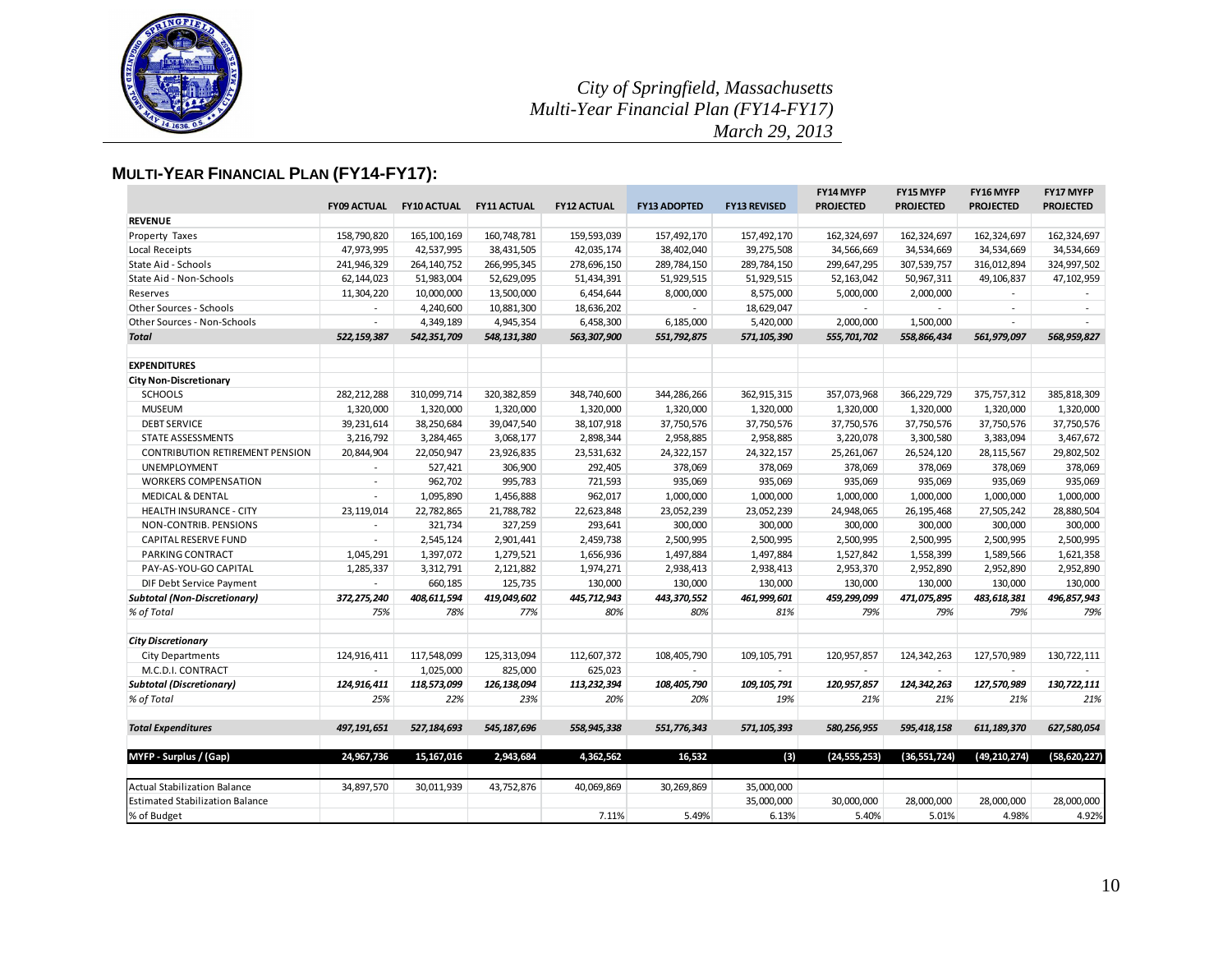

## **STEPS TO SOLVE THE PROJECTED GAP**

The process for developing the fiscal year budget begins in the fall of each year and continues to be updated until July 1<sup>st</sup> as new information becomes available. Annually, the City completes a fiscal year budget process that consists of the following steps.

- October Develop initial draft of Multi-Year Financial Plan (MYFP)
- December / January Send Fiscal Year budget planning exercise to departments
- January / February Evaluate revenue and spending reduction submissions from departments
- January / February / March Develop request to the State for assistance and meet with key stakeholders
- February Hold Mayor's public budget hearings to better understand impacts of suggested revenues and budget reductions
- March Evaluate tax levy and overlay account
- April / May Make updates based on Legislative budgets from State and other new information
- April Finalize decisions on spending and revenue to balance the budget:
- May / June Publish Mayor's budget recommendations and implement new revenues and spending reductions

## Develop initial draft of Multi-Year Financial Plan (MYFP):

In the fall of each fiscal year, the initial review of spending and revenue for the next fiscal year begins based on assumptions made by the Finance team. These assumptions, based on both history and current information, help develop that initial budget gap so that the problem that needs to be solved can be estimated. This initial gap is then used to develop the request that the Finance department makes of departments for revenue maximization and spending reduction ideas usually with a targeted amount that will help solve the overall projected budget gap. For FY13, when the initial draft of the MYFP was completed, the gap was estimated at \$27M. For the current plan developed for FY14, the initial gap was projected at \$21M. This gap continues to be updated throughout the budget development process as new information becomes available.

#### Send Fiscal Year budget planning exercise to departments:

In January, a request is sent to all City departments for their level service budget requests along with a reduction target. The goals of the exercise are:

- 1. Determine the cost of providing the same level of programs and services as provided in the current year;
- 2. Determine the options for revenue increases or spending reductions; and
- 3. Determine the impact of those revenue increases and spending reductions on residents and FTEs.

By the end of January, departments provide this detailed information to the Finance department who spends the next several weeks analyzing the numbers and gathering additional information in preparation for the Mayor's public budget hearings.

#### Evaluate revenue and spending reduction submissions from departments:

As soon as departmental budget information is available, the Finance team works with the departments to understand the requests including the explanation of any increases or decreases in the level service request and the program and service impacts on revenue enhancements and service reductions. At this point in time, the MYFP is updated based upon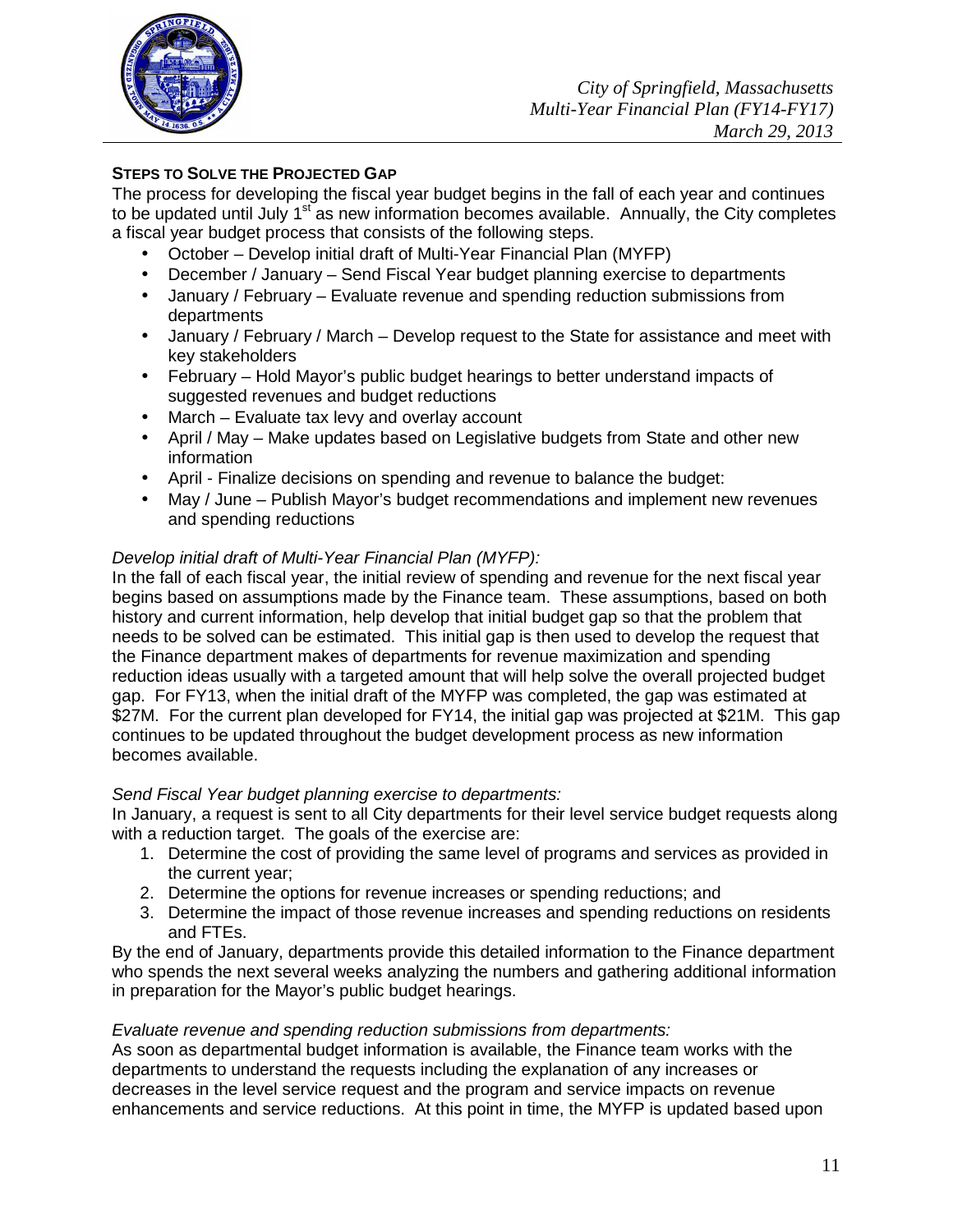

the level service request of departments. For example, in the development of the MYFP for FY14, spending was projected at \$575M. However, based on departmental submissions, spending was \$579M which increases the gap that needs to be solved to balance the budget. The increases are attributed to the knowledge that departments have of their operations or changes in information that were not available when the initial assumptions were made.

#### Develop request to the State for assistance and meet with key stakeholders:

In addition to determining the spending and revenue items that the City can locally control and change, the Finance team, with the help of departments reviews areas where the State can be of assistance and develops a request. For the FY13 budget, the City developed a list of nine policy options for the State to consider. Feedback received from the State last year was that our request was too late in the process. For the FY14 planning process, the City began meeting with the local delegation in the fall of 2012 to provide an overview of the City's finances. In addition to discussing the situation with delegation members, the Finance team met with delegation staff to educate them on the financial situation of the City which initiated a meeting with State legislative leadership at both the staff level and the Legislator level with the Mayor. The goal of these meetings is to educate as many State stakeholders as possible of the issues we are facing and the decisions that need to be made without further State support.

#### Hold Mayor's public budget hearings to better understand impacts of suggested revenues and budget reductions:

Each February, the Mayor holds public meetings with each of his departments so that he can hear directly from his departmental experts on the impacts of revenue enhancements and spending reductions. Even though the departments provide written impact statements and notes, this face to face meeting allows for dialogue and a review of ideas for helping to resolve the budget gap. The hearings take place over a 2 week period and are published so that both the public and members of the City Council can take part, hear directly from departments and ask questions that they may have.

#### Evaluate tax levy and overlay account:

While other revenue proposals and spending reductions are being evaluated, the Board of Assessors continues through their process of reviewing residential and commercial values. The Assessors are then able to provide an update on the gross and net tax levy estimates for the coming fiscal year.

Make updates based on Legislative budgets from State and other new information: The House Ways & Means Committee releases their budget in mid-April and the full House finalizes their budget by the end of April. Then the Senate Ways & Means Committee releases their budget in Mid-May to be finalized by the end of May. Based on these budgets, a Conference report is developed which compromises on the differences between the two budgets. Normally, the two branches are consistent in their treatment in local aid and sometimes publish a local aid resolution that delineates early on what the local aid budgets will be for the coming fiscal year. The goal, however, is to get as many requests into one if not both versions of the Legislative budgets to ensure they are at least discussed in the conference committee.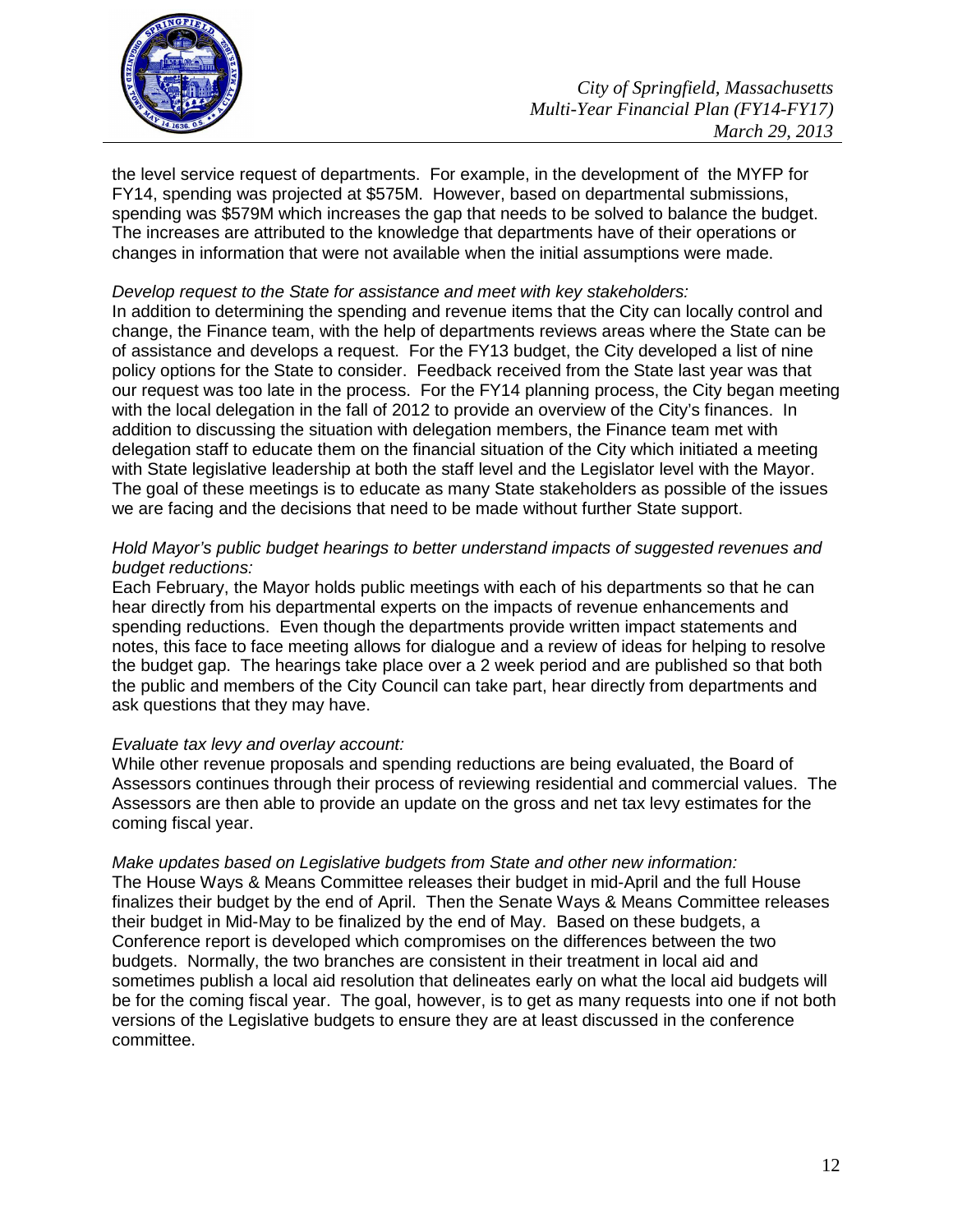

Finalize decisions on spending and revenue to balance the budget:

Based on all of the information provided by the departments and the updates on revenue provided by the Board of Assessors and the State, the Mayor must then make decisions on which spending reduction and revenue increases to implement. For context, departments submitted a total of \$19M in spending cuts from their FY14 level service requests and \$1.6M in revenue proposals. Some of the ideas to help reduce costs or enhance revenue are:

- Health Insurance Swat Team An internal working group has been created to evaluate data in MUNIS as it compares to the GIC bill to determine data clean-up needs and recognize savings.
- Lease analysis of purchase versus leasing The City is evaluating purchasing two facilities that are currently under a lease agreement. Although the up-front purchase cost will need to be borrowed, it is expected that the debt service can be paid with what would normally be the lease payment. Then once the debt is extinguished, the City will own the building.
- Eliminating vacancies The City is evaluating all positions that are vacant and working with departments to determine if a restructuring or reallocation of duties is appropriate for a cost savings.
- Analyzing fees All departments have been asked to review fees that are charged to ensure they are up to date, consistent with the cost of providing the service and comparable to surrounding communities.
- Implementing clean and lien to better collect noncriminal tickets Based on a recently updated City ordinance the Building Code department now has the ability to better collect fines for sanitary code violations that will generate revenue and help deter blight in neighborhoods in order to avoid a fine. The updated ordinance allows for all sanitary code violations to be liened to the annual tax bill to ensure future collection if not paid by the written due date.

All of these proposals have been evaluated and discussed with departments and the Mayor makes the final decision on what will be implemented to balance the budget.

## Publish Mayor's budget recommendations and implement new revenues and spending reductions:

Based on all final decisions, the Mayor's budget recommendations are published and departments can begin their work on implementing them for the fiscal year which begins on July1st. The City Council has a chance to review the budget, hold their own public hearings and reduce the budget where they see fit. The budget cannot be increased by the Council. All of the information that has been made available over the course of the preceding 6 months is what is used to finalize the budget recommendations. Although sometimes it may look as though a gap is identified and then miraculously solved, there are many meetings, requests for information, review of details, follow-up meetings and alternatives proposed before getting to the final decision making point in the process. None of the recommendations are taken lightly and the City works to maximize all sources of revenue before cutting into the core of its City services through spending reductions.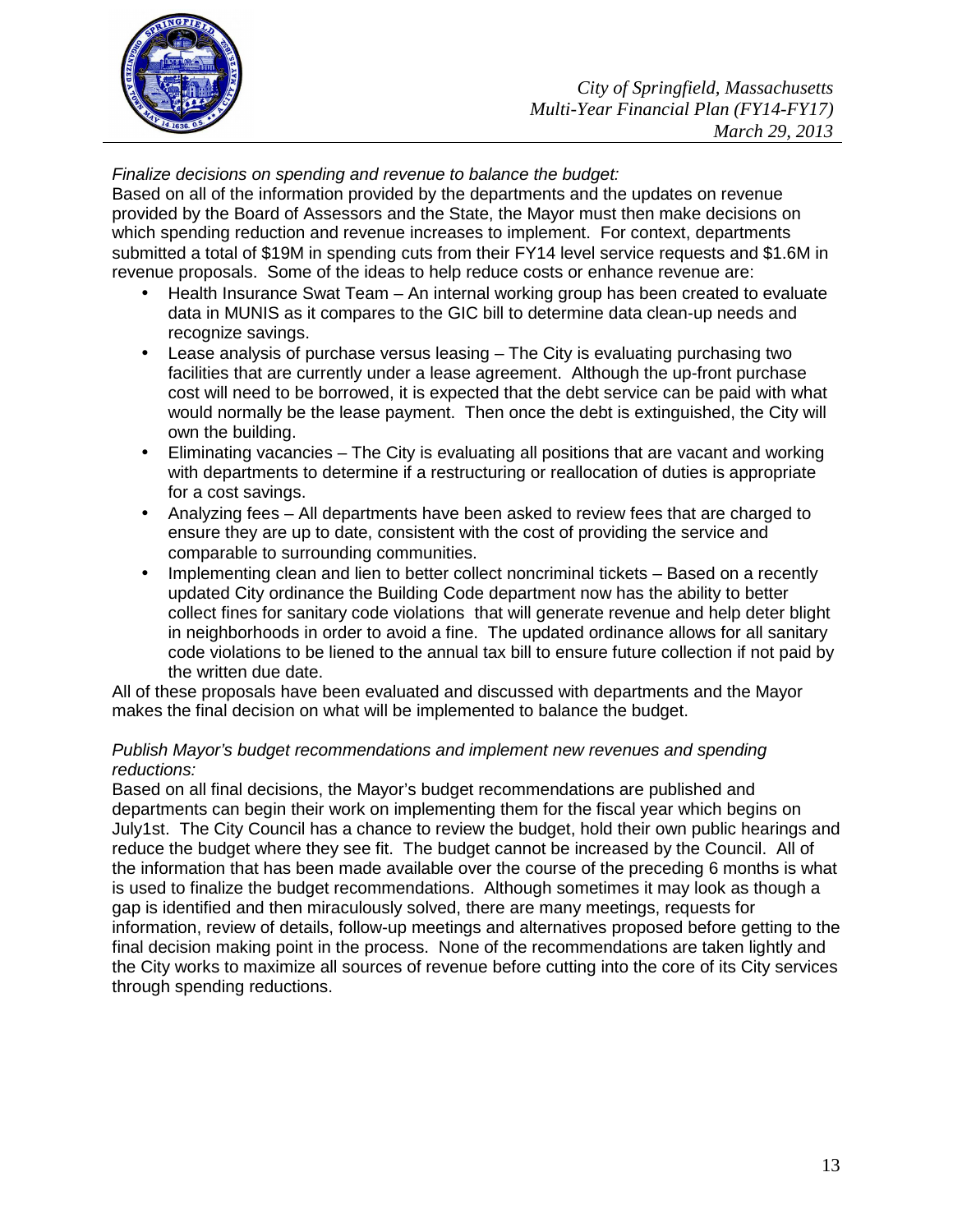

#### **APPENDIX 1: RESERVE FUNDS**

The City has various reserve funds some of which are designated for specific purposes and others that can be used for operational expenses upon action by the Mayor and City Council. After decades of certifying negative reserve fund balances, the City has certified five consecutive years of positive reserve fund balances.

#### **Stabilization Reserve Funds**

The City's Stabilization Reserve Fund (Fund 8213) currently has a balance of \$35.0 million. The purpose of this reserve is to provide long-term financial stability for the City while improving its financial flexibility and credit worthiness. The City's financial policies require the City to maintain a stabilization reserve fund equal to between 5% and 15% of operating revenues, less debt exclusions.

#### **Chapter 656 Reserve Fund**

Chapter 656 of the Acts of 1989 established a fiscal stability reserve fund for the City of Springfield. The balance of this reserve is to be one percent of the gross amount raised as shown in the assessors' tax recapitulation sheet approved by the Department of Revenue. This reserve is maintained in the general fund and has a balance of \$5.5 million.

#### **Self Insurance Reserve Fund**

The City is self insured, meaning that it does not have property or liability insurance and pays all damage claims without the use of insurance policies. The Self Insurance Reserve Fund (Fund 8219) is designed to provide the City financial support should a significant liability occur; this allows the City to avoid making unplanned reductions in its operating budget or reserve funds. The current balance of the Self Insurance Reserve Fund is \$569K.

#### **ESCO Stabilization Reserve Fund**

The Finance Control Board restructured the City's debt portfolio in 2007 and again in 2009 to address the City's prior inappropriate management of debt and capital investment. As part of the structure of the 2007 bond issuance, the Board appropriated funds into a stabilization reserve fund to help finance a more aggressive debt schedule for the City's energy services contract (ESCO) debt (Fund 3267). The more aggressive debt structure has saved the City substantial interest expenses while also helping to re-shape the City's bond repayment plan to allow future capital investment and prevent the "debt spikes" that were built into the City's debt schedule prior to 2004. The current balance of this Fund is \$66K.